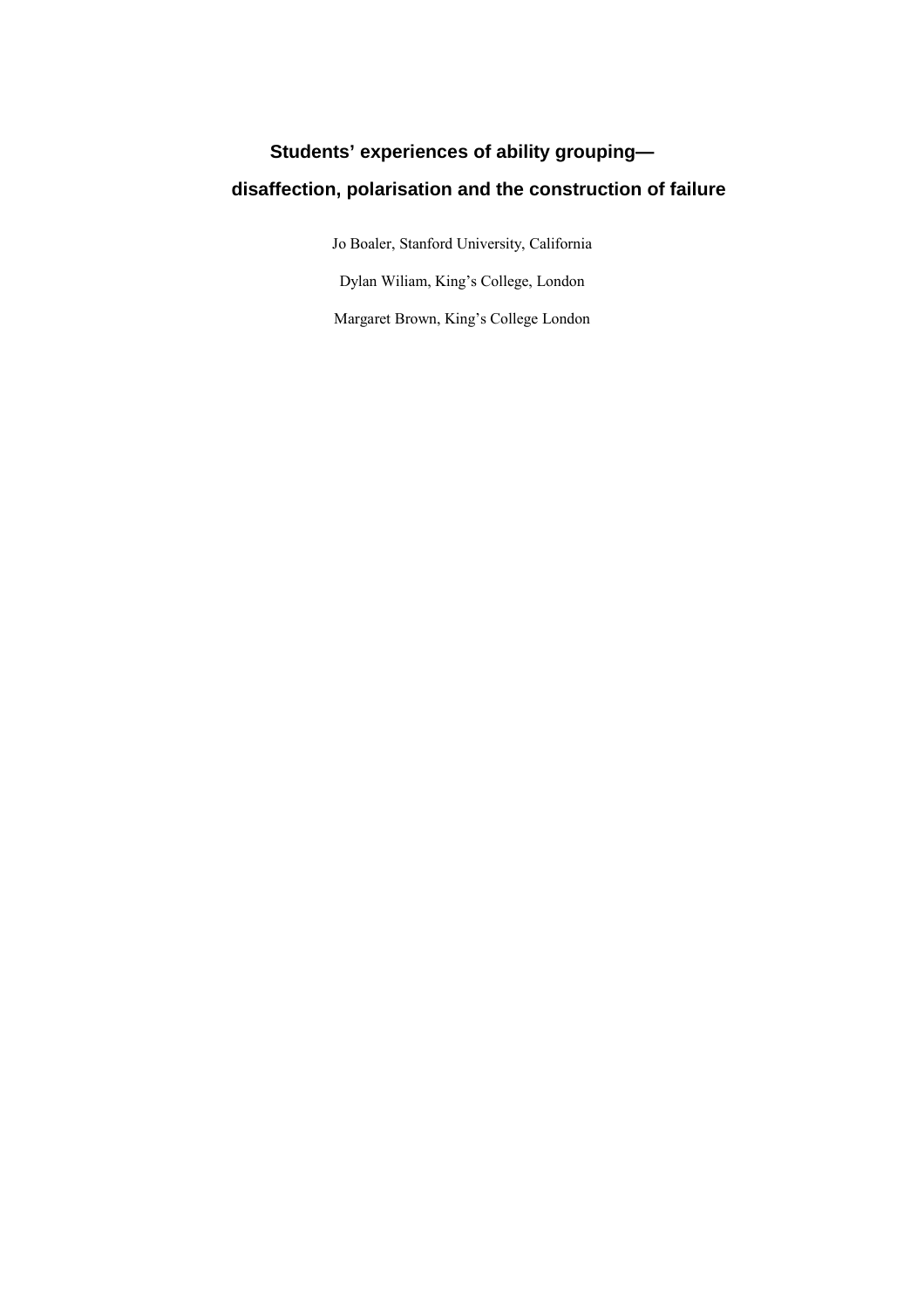**Address for correspondence**: Dylan Wiliam, King's College London School of Education, Cornwall House, Waterloo Road, London SE1 8WA. Telephone 0171 872 3153; Fax: 0171 872 3182; Email: dylan.wiliam@kcl.ac.uk.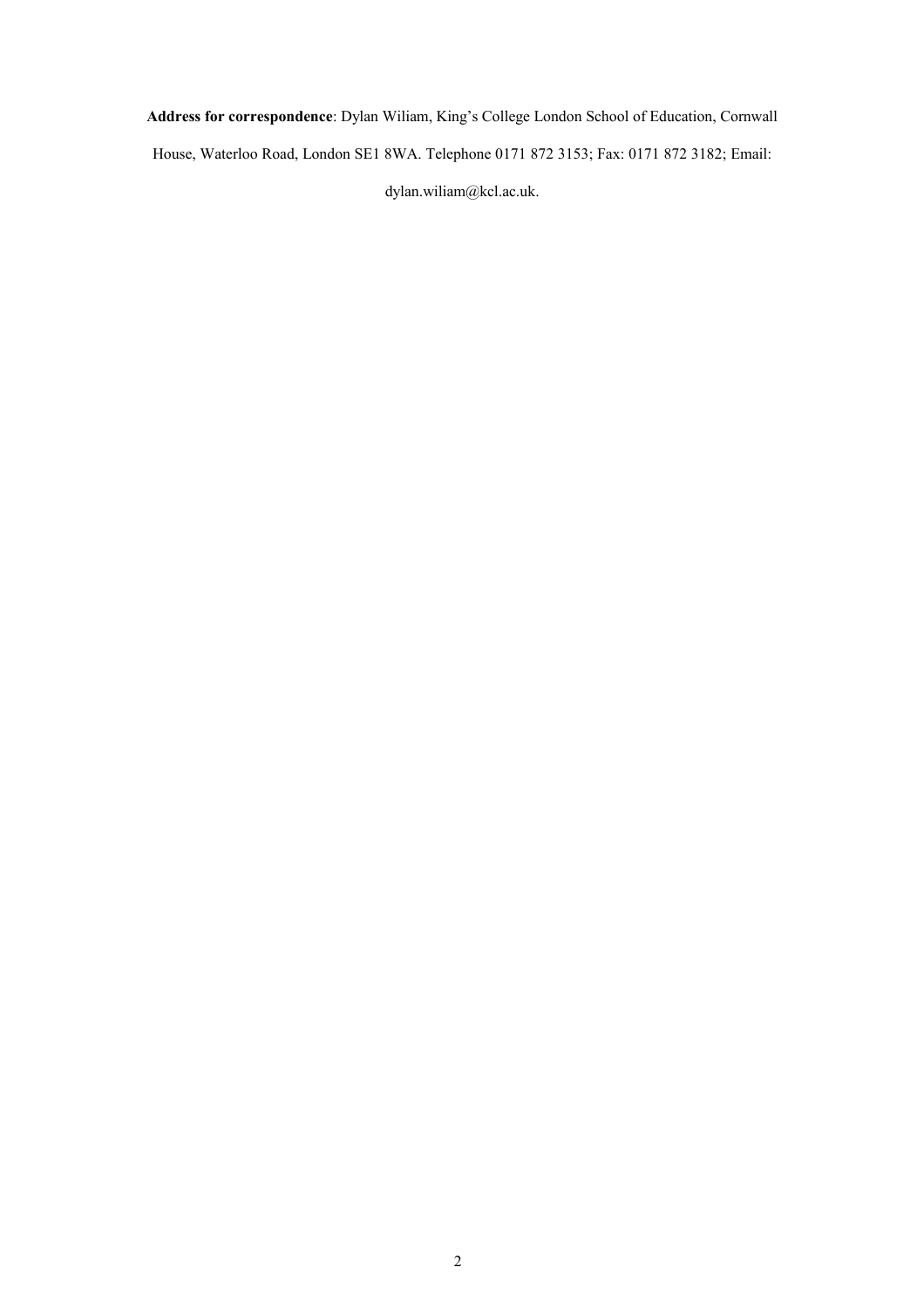**Students' experiences of ability grouping disaffection, polarisation and the construction of failure**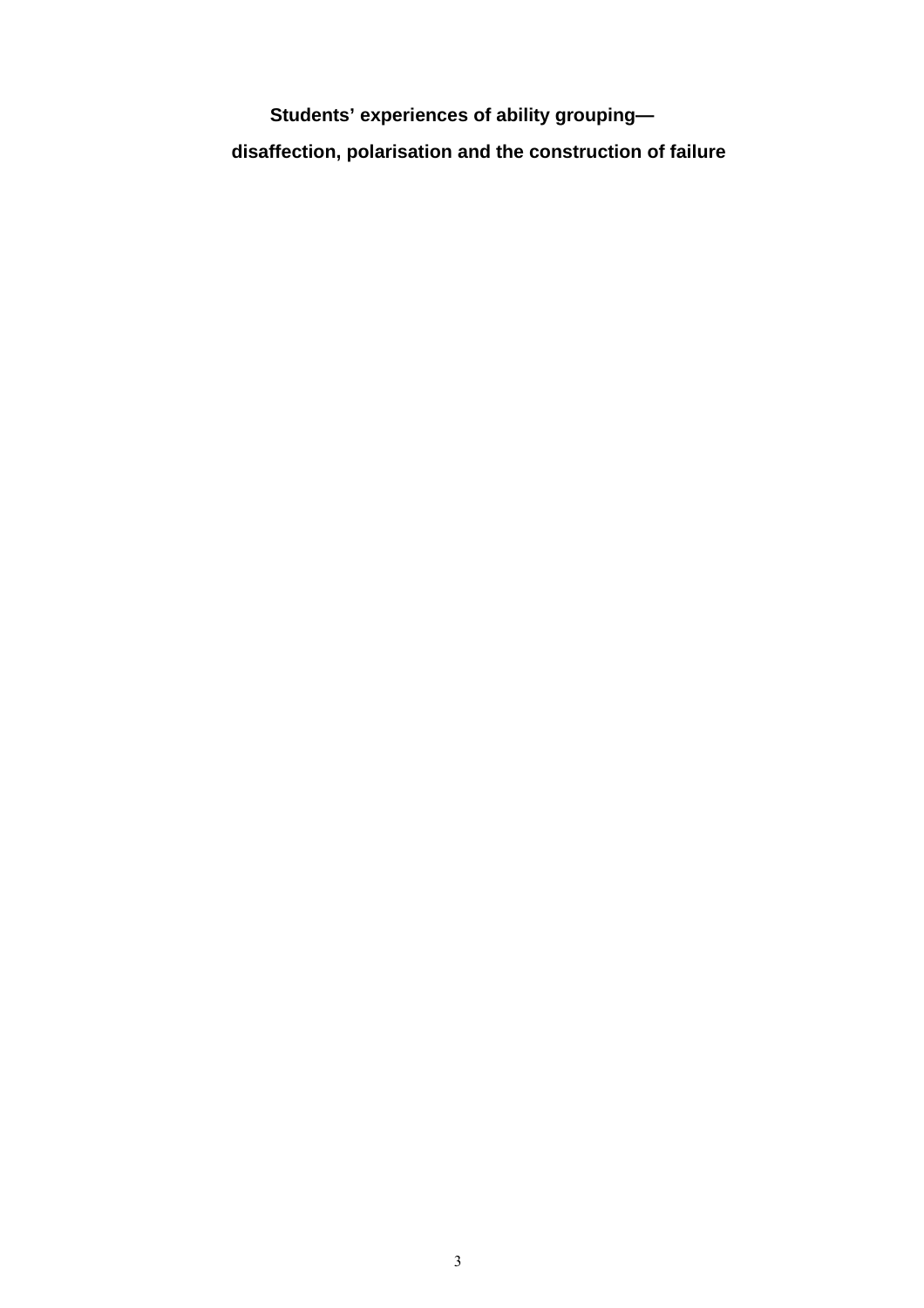# **Introduction and background**

In the UK there is a long tradition of grouping by 'ability'—a practice founded upon the idea that students have relatively fixed levels of ability and need to be taught accordingly. In the 1950s almost all the schools in the UK were 'streamed'—a process by which students are segregated by 'ability' and taught in the same class for all subjects. A survey of junior schools in the mid-1960s (Jackson, 1964) found that 96% of teachers taught to streamed ability groups. The same study also revealed the over-representation of working-class students in low streams and the tendency of schools to allocate teachers with less experience and fewer qualifications to such groups. This report contributed towards a growing awareness of the inadequacies of streamed systems, supported by a range of other research studies which highlighted the inequitable nature of such systems. Studies by Hargreaves (1967), Lacey (1970) and then Ball (1981) all linked practices of streaming and setting (whereby students are divided into different classes by 'ability' for individual subjects) to working-class under-achievement.

The late 1970s and early 1980s witnessed a growing support for mixed-ability teaching, consistent with the more general public concern for educational equality that was pervasive at the time. But in the 1990s, concerns with educational equity have been eclipsed by discourses of 'academic success', particularly for the most 'able', which has meant that large numbers of schools have returned to the practices of abilitygrouping (Office for Standards in Education, 1993). Indeed ability-grouping is now widespread in the UK, not only in secondary schools, but also in primary schools, with some children as young as 6 or 7 being taught mathematics and science (and occasionally other subjects) in different classrooms, by different teachers, following different curricula with different schemes of work. This phenomenon may also be linked directly to a number of pressures from government. The 1988 Education Reform Act (ERA) required schools to adopt a national curriculum and national assessment which was structured, differentiated and perceived by many schools to be constraining. Research into the effects of the ERA on schools has shown that a number of teachers regard this curriculum as incompatible with mixed-ability teaching (Gewirtz, Ball, & Bowe, 1993). The creation of an educational 'marketplace' (Whitty, Power & Halpin, 1998) has also meant that schools are concerned to create images that are popular with local parents and 'setting' is known to be popular amongst parents, particularly the middle-class parents that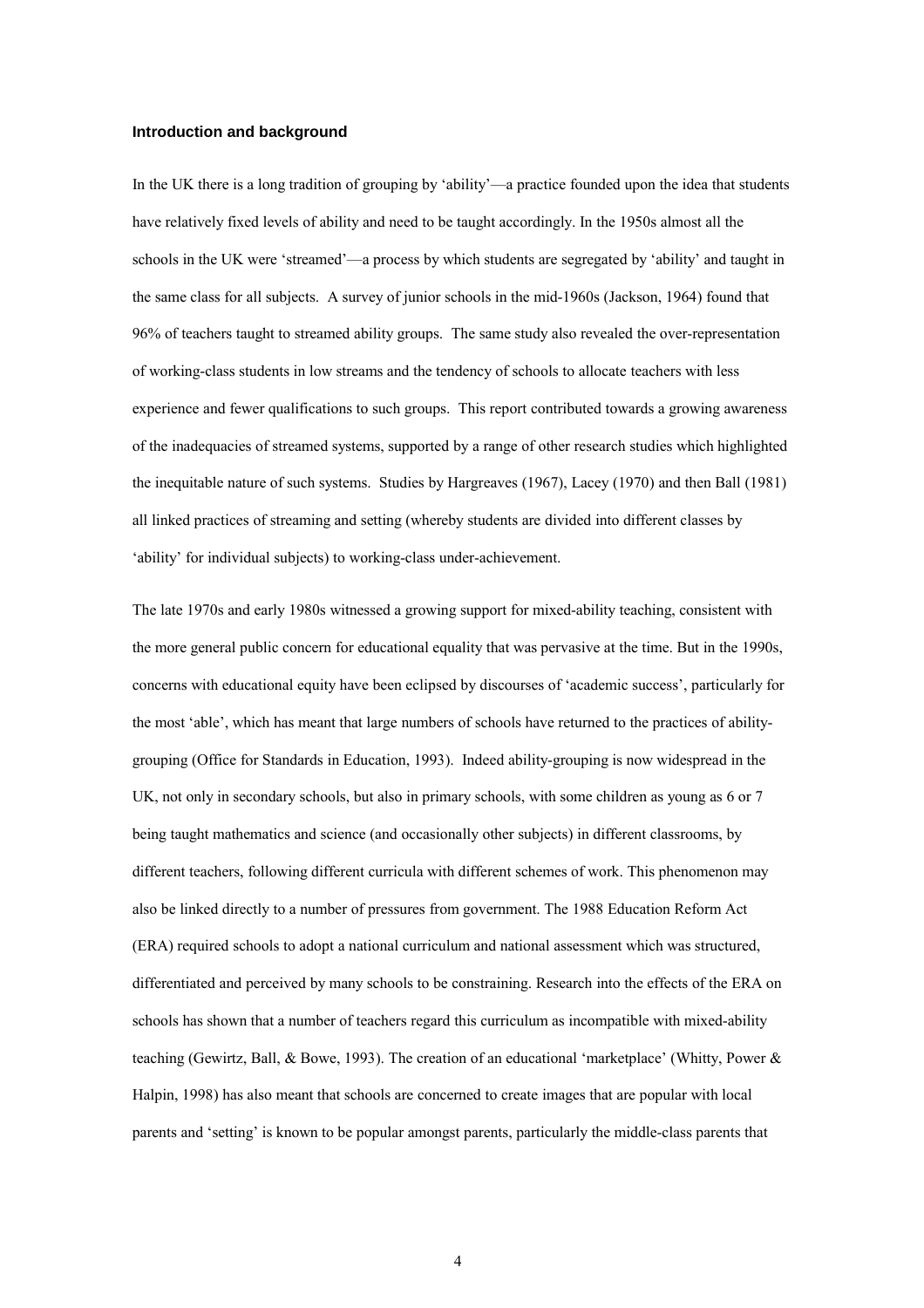schools want to attract (Ball, Bowe & Gewirtz, 1994). The White Paper 'Excellence in Schools' (DFEE, 1997) revealed the new Labour Government's commitment to setting:

 '... unless a school can demonstrate that it is getting better than expected results through a different approach, we do make the presumption that setting should be the norm in secondary schools.' (p.38)

In mathematics however, relatively few subject departments have needed to change *back* to abilitygrouping as the majority have remained faithful to practices of selection, even when they have been the only subject department in their particular school to do so. An OFSTED survey in 1996 reported that 96% of schools taught mathematics to 'setted' groups in the upper secondary years (The Guardian, 1996). This has non-trivial implications for students' learning of mathematics. Despite this, our understanding of the impact of ability-grouping practices upon mathematics teachers' pedagogy and, concomitantly, students' understanding of mathematics, is limited.

Previous research in the UK has concentrated, almost exclusively, upon the inequities of the setting or streaming system for those students who are allocated to 'low' sets or streams. These are predominantly students who are also disadvantaged by the school system because of their 'race', class or gender (Abraham, 1989; Tomlinson, 1987; Ball, 1981; Lacey, 1970; Hargreaves, 1967). The majority of these research studies used qualitative, case-study accounts of the experiences of students in high and low streams to illustrate the ways in which curricular differentiation results in the polarisation of students into 'pro'- and 'anti'-school factions. Such studies, by virtue of their value-based concerns about inequality (Abraham, 1994), have paid relatively little attention to the effects of setting or streaming upon the students' development of *subject* understandings (Hallam & Toutounji, 1997). Furthermore, they have tended to concentrate on 'streaming', in which students are allocated to the same teaching group for a number of subjects—what Sorensen (1970) termed a wide *scope* system, rather than on 'setting' which is carried out on a subject by subject basis (narrow scope).

Research in the USA has provided a wealth of empirical evidence concerning the relative achievement of students in academic, general and vocational tracks. Such studies have consistently found the *net* effects of tracking on achievement to be small (Slavin 1990), with evidence that tracking gives slight benefits to students in high tracks at the expense of significant losses to students in low tracks (Hoffer, 1992;

5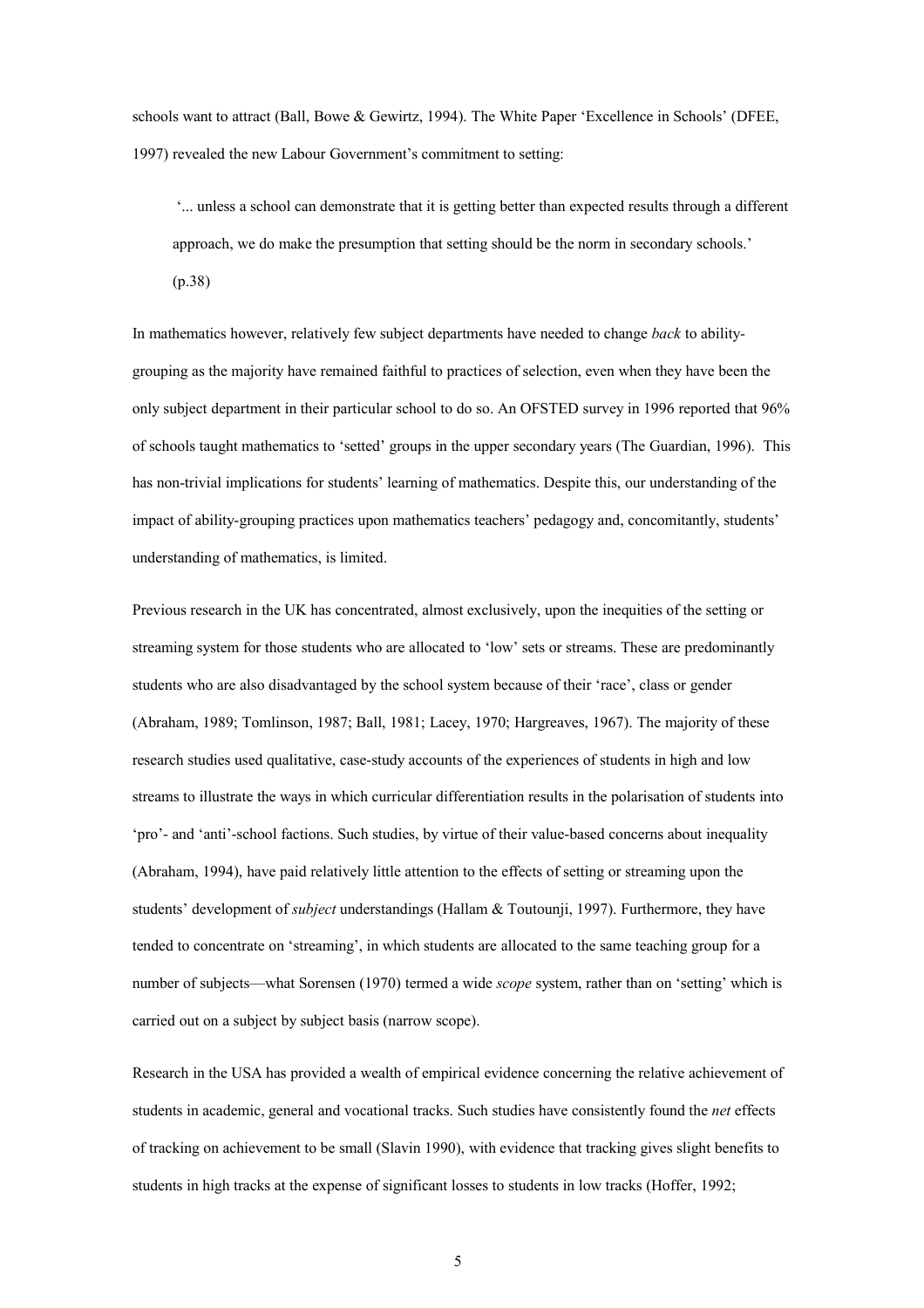Kerchkoff, 1986). However, such studies have given little insight into the way that tracking impacts upon students' learning of mathematics, the processes by which it takes effect or the differential impact it has upon students. This is partly because quantitative methods have been used almost exclusively, with no classroom observation and no analysis of the mechanisms by which tracking influences learning. Many of the studies into tracking have also focused upon differences in group means, masking individual differences within groups (Gamoran and Berends, 1987; Oakes, 1985).

This paper reports upon interim data from a four-year longitudinal study that is monitoring the mathematical learning of students in six UK schools. It develops and expands themes arising from a study of two schools that offered 'traditional' and 'progressive' approaches to the teaching of mathematics (Boaler, 1997a, b, c). Although ability-grouping was not an initial focus of that study, it emerged as a significant factor for the students, one that influenced their ideas, their responses to mathematics, and their eventual achievement. One of the schools in that study taught to mixed-ability groups, the other to setted groups, and a combination of lesson observations, questionnaires, interviews and specially-devised assessments revealed that students in the setted school were significantly disadvantaged by their placement in setted groups. A complete cohort of students was monitored in each school over a three-year period from the beginning of year 9 until the end of year 11 (ages 13-16). The disadvantages affected students from across the spectrum of setted groups and were not restricted to students in low groups. The results that related to setting of that study may be summarised as follows:

- Approximately one-third of the students taught in the highest ability groups were disadvantaged by their placement in these groups because of high expectations, fast-paced lessons and pressure to succeed. This particularly affected the most able girls.
- Students from a range of groups were severely disaffected by the limits placed upon their attainment. Students reported that they gave up on mathematics when they discovered their teachers had been preparing them for examinations that gave access to only the lowest grades.
- Social class had influenced setting decisions, resulting in disproportionate numbers of working-class students being allocated to low sets (even after 'ability' was taken into account).
- Significant numbers of students experienced difficulties working at the pace of the particular set in which they were placed. For some students the pace was too slow, resulting in disaffection, while for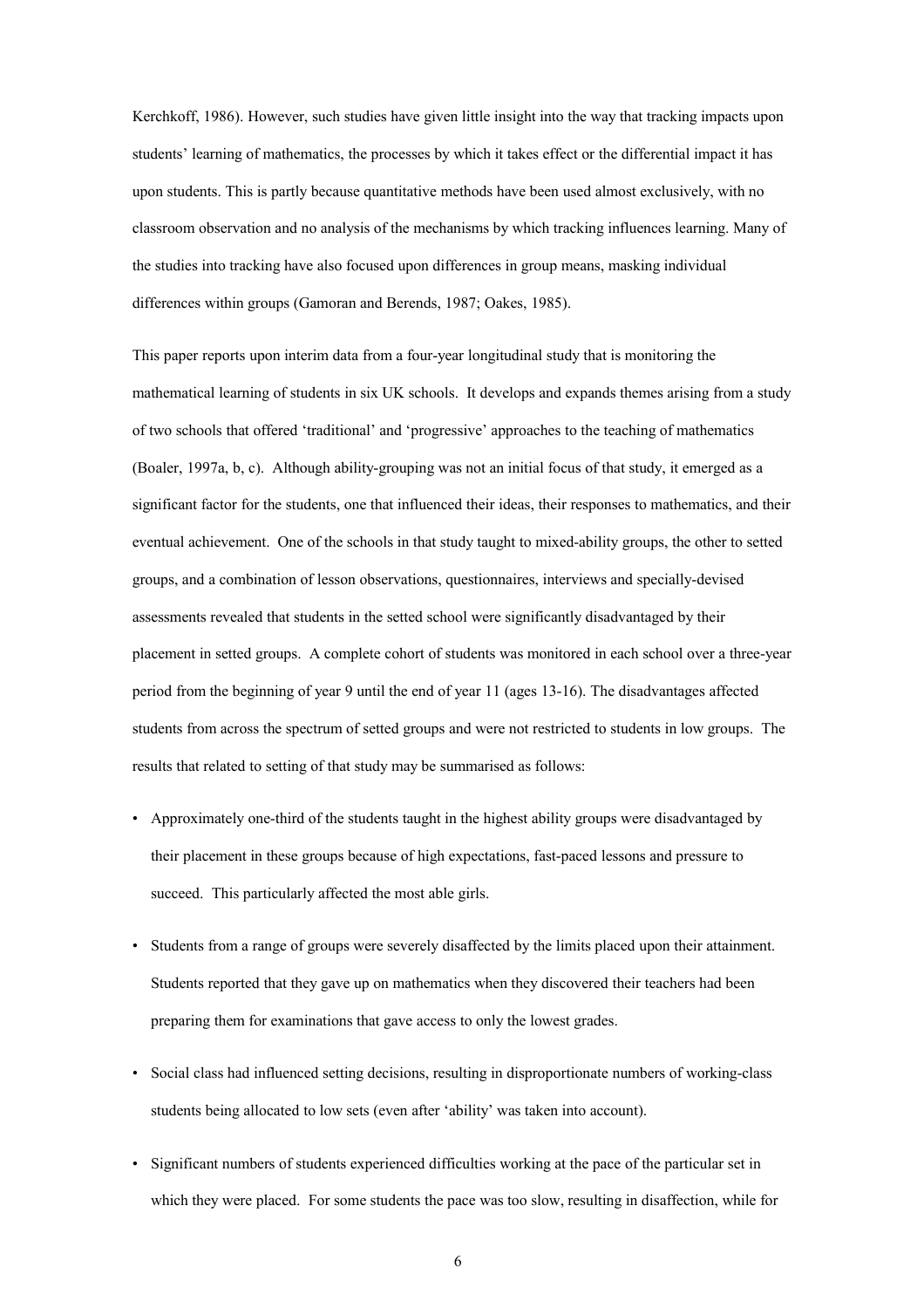others it was too fast, resulting in anxiety. Both responses led to lower levels of achievement than would have been expected, given the students' attainment on entry to the school.

A range of evidence in that study linked setting to under-achievement, both for students in low *and high* sets, despite the widely-held public, media and government perception that setting increases achievement. Indeed the evidence was sufficiently broad ranging and pronounced to prompt further research in a wider range of schools.

### **Research design**

The schools in our study have been chosen to provide a range of learning environments and contexts. All are regarded as providing a satisfactory or good standard of education and all are partner schools with Higher Education Institutions for initial teacher training. The schools are located in five different local education authorities, all in the London area. Some of the school populations are mainly white, others mainly Asian, while others include students from a wide range of ethnic and cultural backgrounds. The GCSE performance of the schools ranges from the upper quartile to the lower quartile, nationally, and the social class of the school populations range from mainly working-class, through schools with nationally representative distributions of social class, to strongly middle-class. One of the schools is an all-girls school and the other five are mixed.

All six schools teach mathematics to mixed-ability groups when students are in year 7 (age 11). One of the schools allocates students to 'setted' ability groups for mathematics at the beginning of year 8 (age 12), three others 'set' the students at the beginning of year 9 (age 13), and the other two schools continue teaching to mixed ability groups. The cohort of students in our study have completed the end of year 9, which has meant a change from mixed ability to setted teaching for three of the school-cohorts. There are approximately 1000 students in the study. Research methods have included approximately 120 hours of lesson observations, during years 8 and 9, questionnaires given to students in the cohort in the six schools (n=943 for year 8, n=977 for year 9, with matched questionnaires for both years from 843 students) and in-depth interviews with 72 year 9 students. This has included 4 students each from a high, middle and low set in the setted schools and students from a comparable range of attainment in the mixed ability schools. We have also collected data on attainment, social class, gender and ethnicity. This paper will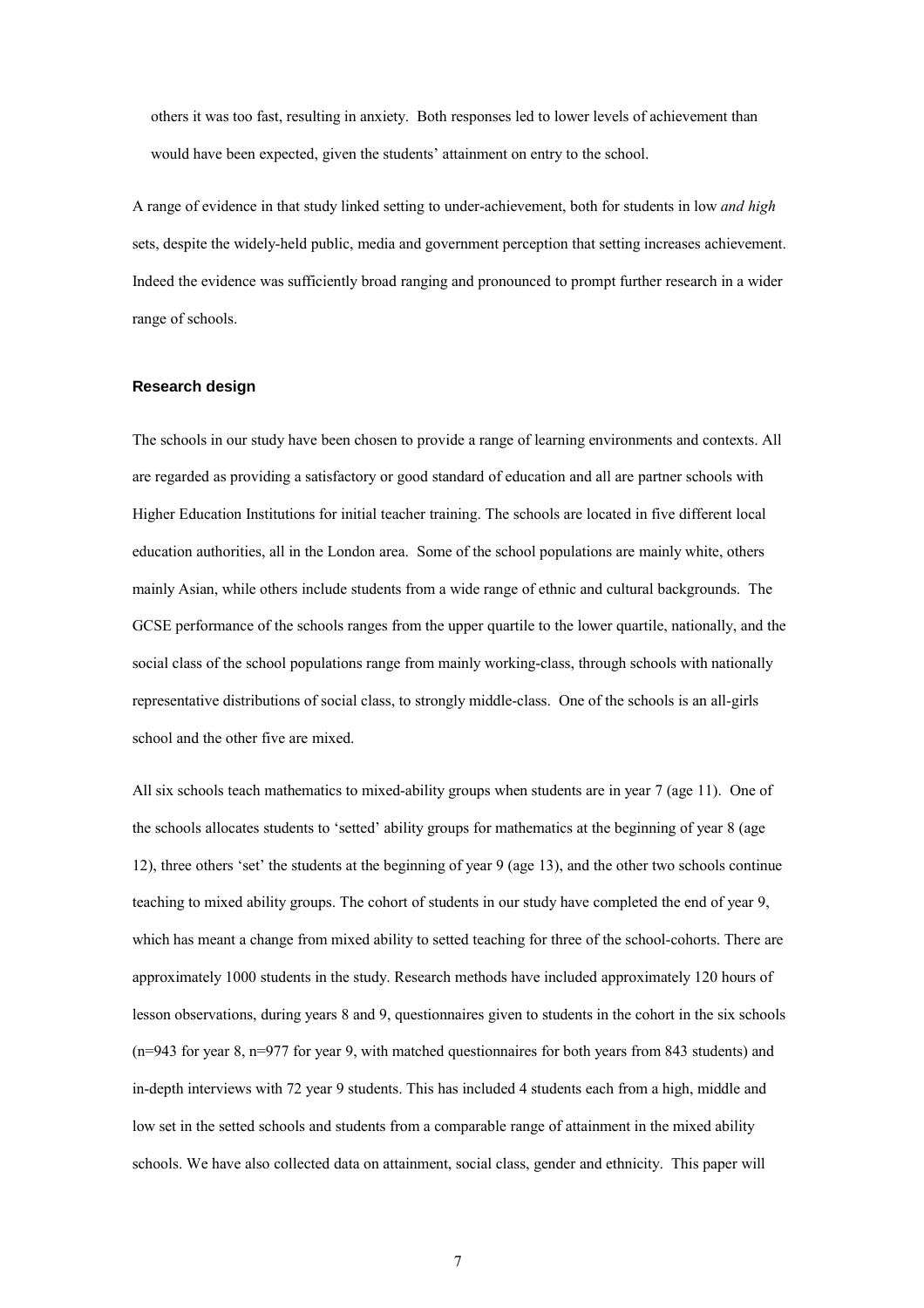draw upon questionnaire responses, lesson observations and 72, 30-minute interviews to illustrate the ways in which ability-grouping practices have impacted upon students' learning of mathematics.

#### **Research Results**

When students moved from year 8 to year 9 in our study, it became clear from questionnaire, lesson observation and interview data that many students in the setted schools began to face negative repercussions as a result of the change from mixed-ability to setted teaching. Students were chosen for interview by asking teachers of high, medium and low setted groups to select a pair of girls and then a pair of boys who would be relaxed and happy to talk. Teachers were aware that the study was about setting practices. Forty of the forty-eight students interviewed from setted groups wanted either to return to mixed ability teaching or to change sets. The students reported that teaching practices emanating from setting arrangements had negatively affected both their learning of mathematics and their attitudes towards mathematics. Three major issues that were raised by students are discussed below.

# A High Sets, high expectations, high pressure

In Boaler's (1997b) study, at least one-third of the students taught in the highest set were disadvantaged by their placement in this group, because they could not cope with the fast pace of lessons and the pressure to work at a high level. The students that were most disaffected were able girls, apparently because able girls, more than any others, wanted to understand what they were doing—in depth—but the environment of set 1 classes did not allow them to do this.

We chose to observe set 1 lessons and interview set 1 students in this study to determine whether the environment of set 1 lessons in other schools was similar to those in Boaler's study and whether students were disadvantaged in similar ways. Early evidence suggests that this is the case. Every one of the 8 girls interviewed from set 1 groups in our study wanted to move down into set 2 or lower. Six out of eight of the set 1 boys were also extremely unhappy, but they did not want to move into lower groups, presumably because they were more confident (although no more able) than the girls, and because of the status that they believed being in the top set conferred. Observations of set 1 lessons make such reactions easy to understand. In a range of top-set classes the teachers raced through examples on the board, speaking quickly, often interjecting their speech with phrases such as "Come on we haven't got much time" and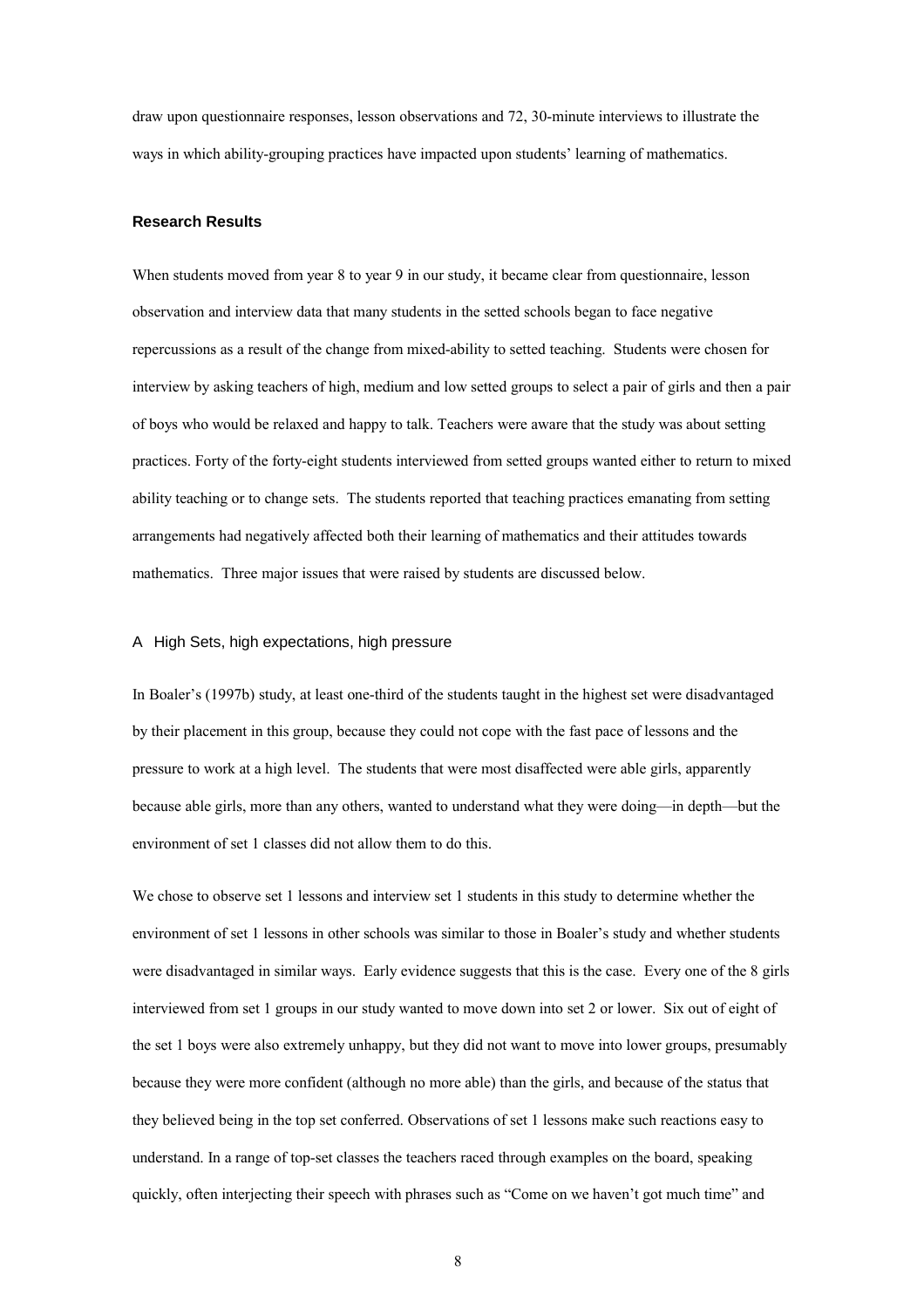"Just do this quickly". Set 1 lessons were also more procedural than others—with teachers giving quick demonstrations of method without explanation, and without giving the students the opportunity to find out about the meaning of different methods or the situations in which they might be used. Some of the teachers also reprimanded students who said that they didn't understand, adding comments such as "You should be able to, you're in the top set". Before one lesson the teacher told one of us that about a third of his class were not good enough for the top set and then proceeded to identify the ones that "were not academic enough", with the students concerned watching and listening. The following are descriptions of 'top-set' lessons, from students in the 4 setted schools:

### *School E: Mainly white, working-class school with low attainment*

If we can't answer the question or something, he'll say "Oh yeah, you're not going to be in set 1 next year—you are the set 1 class you shouldn't be doing this, you should be doing this". (Graham, school E, set 1)

P: *He* likes being successful

G: He wants to turn up a number 1 set – but he's going too fast, you know, a bit over the top. P: He explains it as if we're maths teachers. He explains it like really complex kind of thing, and I don't get most of the stuff. (Paul & Graham, school E, set 1)

I want to get a good mark, but I don't want to be put in the top set again, it's too hard and I won't learn anything. (Molly, School E, set 1)

# *School F: Mainly Asian, middle and working-class school with average attainment*

The teacher says "You'd better do this, by like 5 minutes time" then you start to rush and just write anything. (Lena, school F, set 1)

You don't even get time to think in the maths lessons. (school F, girls, set 1)

I want to go down because they can do the same work but just at a slower pace, so they understand it better, but we just have to get it into our head the first time and that's it. (Aisha, school F, set 1)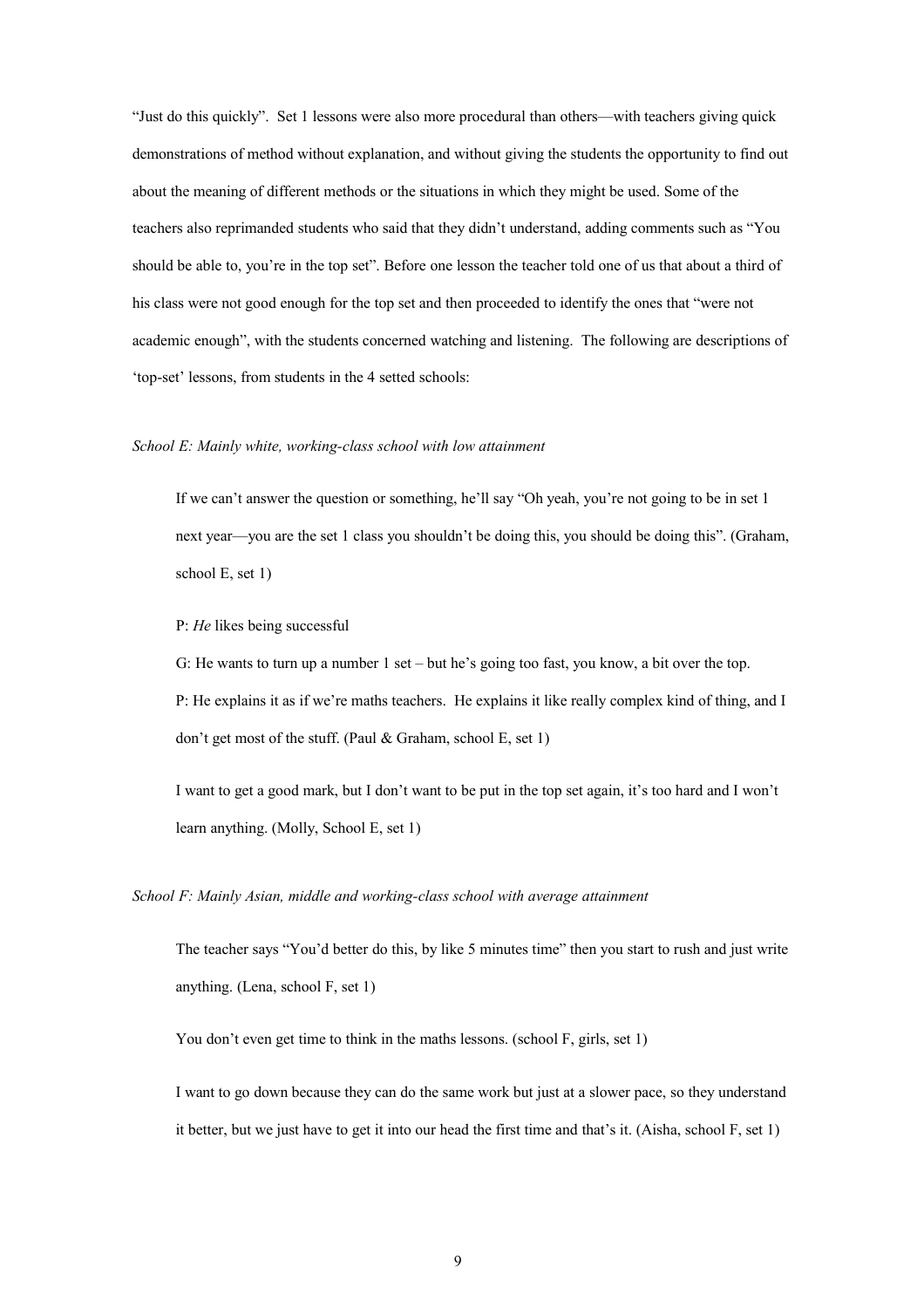*School A: Mainly white, middle and working-class school with average attainment.*

A: Sometimes they work too fast for me and I can't keep up with the rest of the class.

J: And all your other friends are in different groups so you can't really ask them for help, because you're the top set and you're supposed to know it all. (Ayla & Josie, school A, girl, set 1)

S: Most of the difference is with the teachers, the way they treat you. They expect us to be like, just doing it straight away.

M: Like we're robots. (Simon & Mitch, school A, set 1)

*School C: Mainly White, middle-class school with very high attainment:*

L: This year find it really hard and I haven't been doing as well as I wanted to be.

Int: Did you enjoy it more last year? [in mixed-ability groups]

L: Yeah definitely, because it's a whole different process, you're doing different books, you're able to be teached more, you just feel that you're not being rushed all the time. (Lena, school C, set 1)

I used to enjoy maths, but I don't enjoy it any more because I don't understand it. I don't understand what I'm doing. So if I was to move down I probably would enjoy it. I think I am working at a pace that is just too fast for me. (Andrea, school C, set 1)

These are just a small selection of the complaints raised by students in top sets, who characterised their mathematical experiences as fast, pressured and procedural. The four schools that are represented by the comments above were not chosen because of the way that they taught mathematics and the schools are quite different in many respects. Yet the students' perceptions of set 1 lessons were similar in each of the schools. Boaler (1997b) found that teachers change their normal practices when they are given top-set classes to teach, appearing to believe that being a 'top-set' student entails a qualitative and meaningful difference from other students, rather than simply being in the highest-attaining range of students in the school. Top-set children, it seems, do not need detailed help, time to think, or the space to make mistakes. Rather they can be taught quickly and procedurally because they are clever enough to draw their own meaning from the procedures they are given. In questionnaires students in the six schools were asked, "Do you enjoy maths lessons?" set 1 groups were the most negative in the entire sample, with 43% of set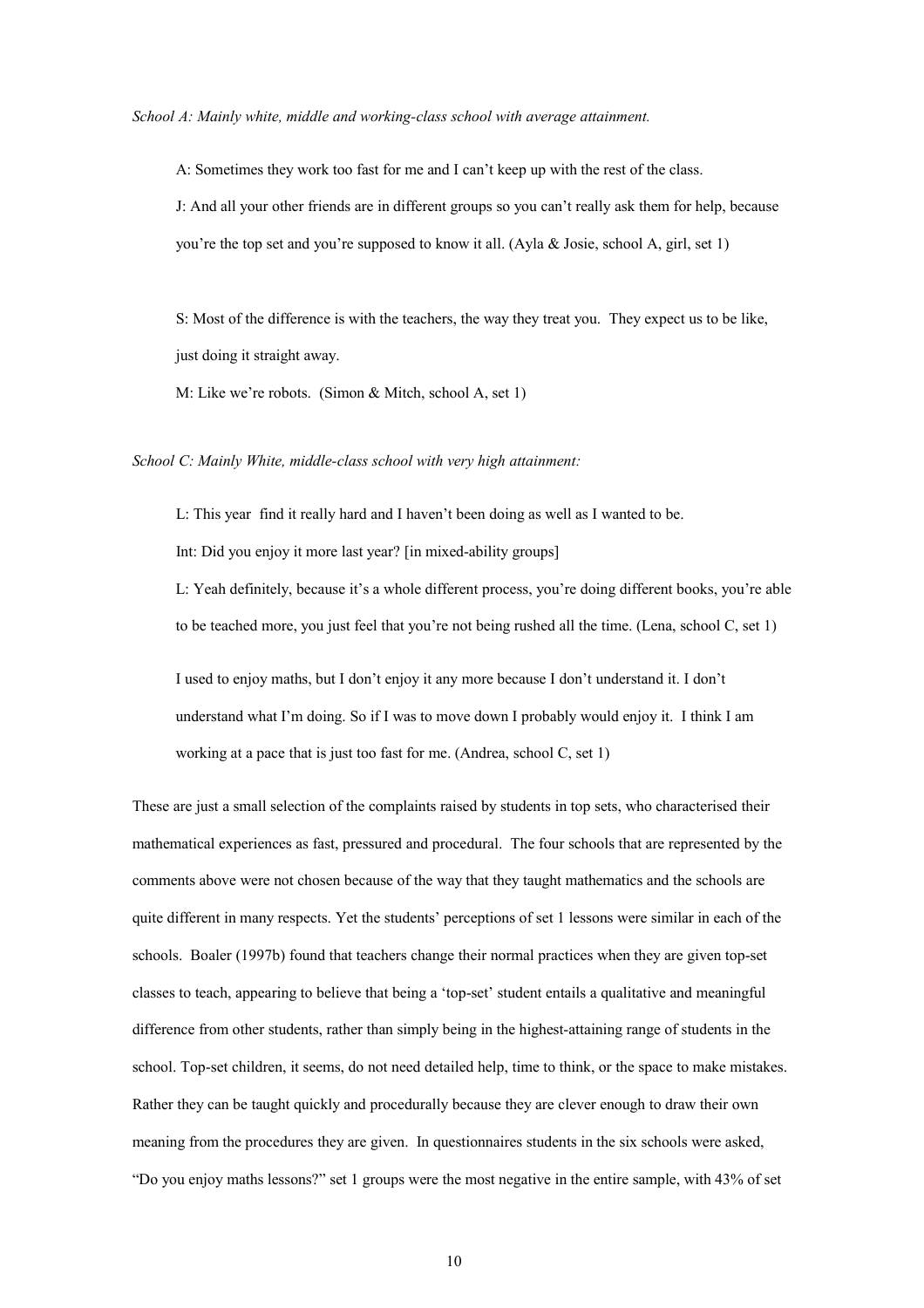1 students choosing 'never' or 'not very often', compared with an average of 36% of students in other sets and 32% of students in mixed-ability classes. Students were also asked whether it was more important "to remember work done before or think hard" when answering mathematics questions. The set 1 groups had the highest proportion of students who thought remembering was more important than thinking. In the set 1 classes 68% of students prioritised memory over thought, compared to 56% of students in the other setted groups and 51% of students in mixed-ability groups.

In the same paper, Boaler also argued that the fast, procedural and competitive nature of set 1 classes particularly disadvantages girls and that the nature of high set classes contributes to the disparity in attainment of girls and boys at the highest levels. Despite media claims that girls are now overtaking boys in all subjects (Epstein, Maw, Elwood & Hey, 1998), boys still outnumber the number of girls attaining A or  $A^*$  grades in mathematics GCSE by 5 to 4. As the vast majority of able girls are taught within set 1 classes for mathematics in the UK (The Guardian, 1996) and the four schools in this study are unlikely to be particularly unusual in the way that they teach set 1 lessons, it seems likely that the under-achievement and non-representation of girls at the highest levels is linked to the environments generated within top-set classrooms.

#### B Low sets, low expectations & limited opportunities

Students in low sets at the four schools appear to be experiencing the reverse of the students in high sets, with repercussions that are, if anything, even more severe and damaging. Indeed, the most worrying reports of the implications of the setting process for students in our sample came from students in lower groups. These students reported a wide range of negative experiences, substantiated by observations of lessons. These included a frequent change of teachers (in one school the 'bottom' set had been taught by 3 different teachers in the first 9 months), the allocation of non-mathematics teachers to low sets and a continuous diet of low-level work that the students found too easy. Examples (in which a new paragraphs denotes a change of speaker) include:

It's just our group who keeps changing teachers.

Int: Why?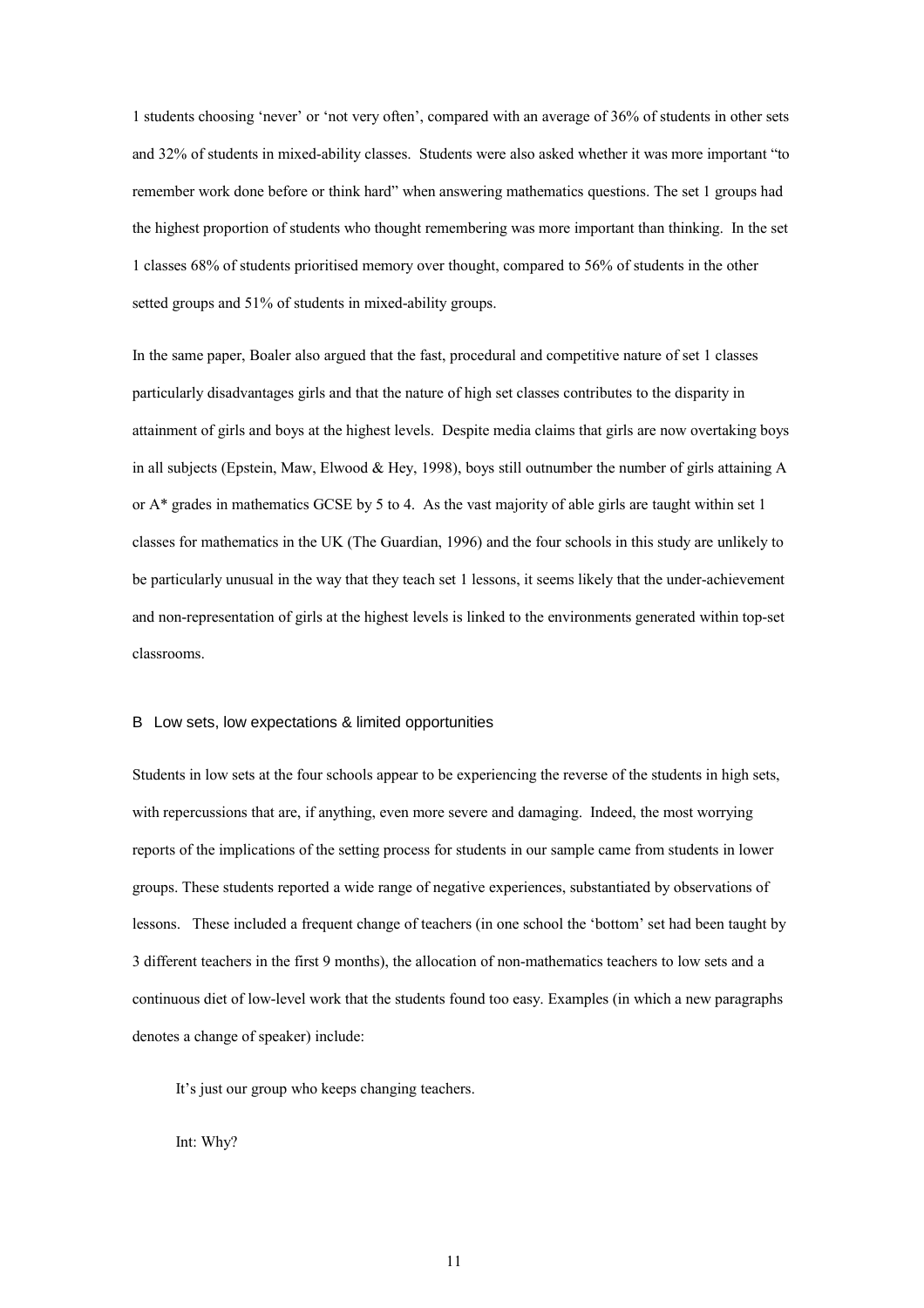Cause they don't think they have to bother with us. I know that sounds really mean and unrealistic, but they just think they don't have to bother with us, 'cause we're group 5. They get say a teacher who knows nothing about maths, and they'll give them us, a PE teacher or something. They think they can send anyone down to us, they always do that, they think they can give us anybody. (Lynne, school E, set 5)

R: We come in and sir tells us to be quiet and gives us some work and then he does them on the board and then that's basically it.

J: Even though we're second from bottom group, I think it would be much better if we didn't have the help with it.

R: Because he thinks we're really low.

J: Really stupid or something. (Ramesh & Jack, school A, set 6)

Students were particularly concerned about the low level of their work and talked at length about teachers ignoring their pleas for more difficult work, making students who had finished the work in the first 5 minutes of the lesson sit and wait with nothing to do for the remaining 55 minutes and in some cases students being told "You can't have finished, you're set 5" (school E, set 5 girl). In some lower-set lessons the students were not given any mathematics questions to answer—only worked solutions to copy off the board.

L: We come in, sit down, and there's like work on the board and he just says copy it. I think it's all too easy.

R: It's far too easy

Int: What happens if it's too easy? Do they make it any harder?

M: No we just have to carry on. We just have to do it. If you refuse to do it he'll just give you a detention. It's just so easy.

R: Last year it was harder. Much harder. (Lee & Ray, school E, set 5)

C: He just writes down the answers for us from the board, and we say to him, we say we can do it, but he just writes them down anyway.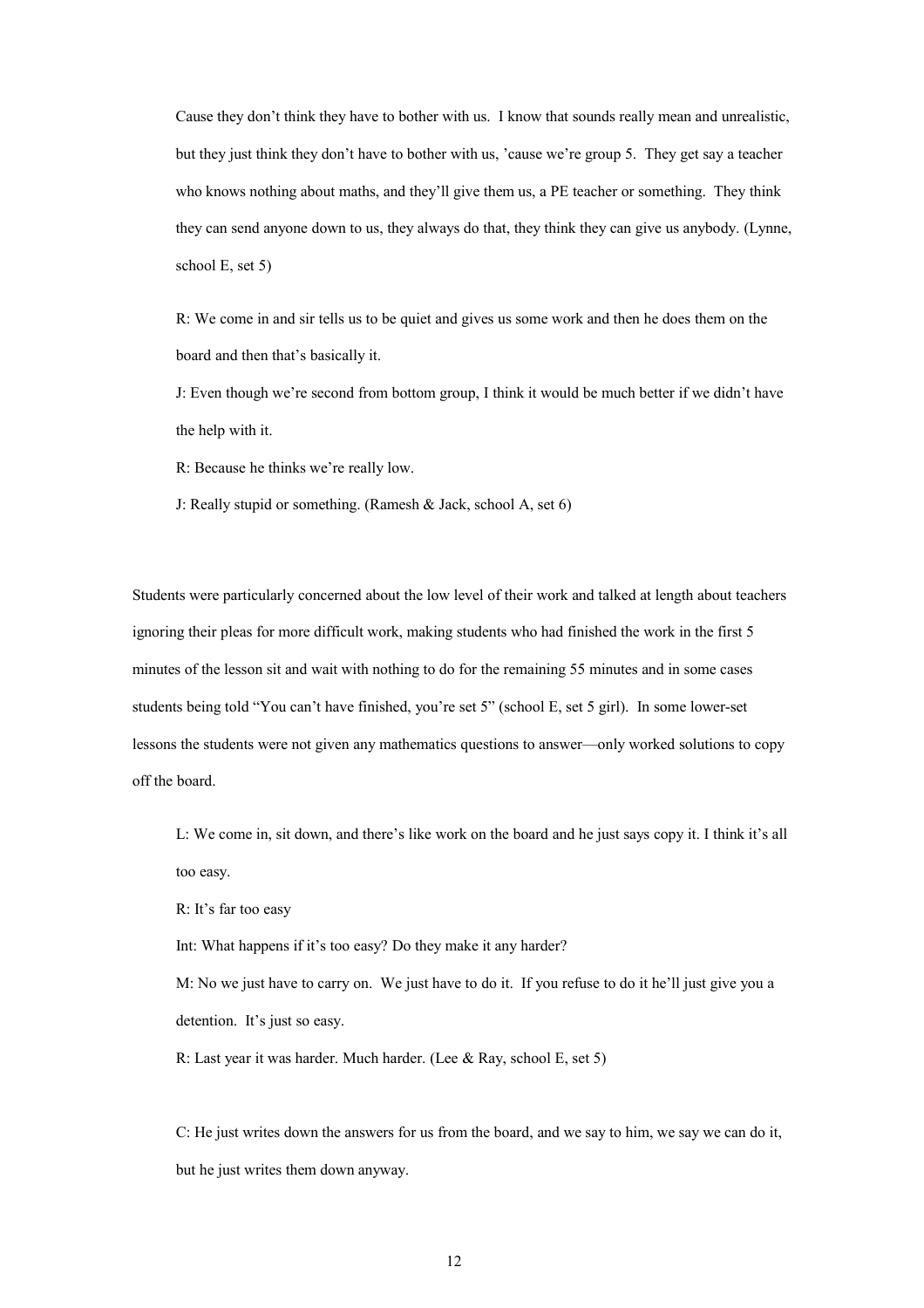Int: So what are you meant to do?

C: Just have to copy them down. That's what we say to him, 'cause a lot of people get frustrated from just copying off the board all the time. (Carol, school A, set 6)

L: We do baby work off the board

N: Yeah it's just like what we already know, you know 1 add 1

L: Say it's three times something equals nine

N: It's easy and it's boring. (Lynne & Nelly, school E, set 5)

In questionnaires 27% of students taught in the lower sets in the setted schools reported that work was too easy, compared with 7% of students in the upper sets and 14% of students in the schools using mixedability teaching in year 9. Students in lower groups were upset and annoyed about the low level of the work they were given; in addition to finding lessons boring, they knew that their opportunities for learning were being minimised:

Sir treats us like we're babies, puts us down, makes us copy stuff off the board, puts up all the answers like we don't know anything.

And we're not going to learn from that, 'cause we've got to think for ourselves.

Once or twice someone has said something and he's shouted at us, he's said, "Well you're the bottom group, you've got to learn it", but you're not going to learn from copying off the board. (school A, set 6, girls)

The students' reports were consistent with our observations of low-set lessons, in which students were given answers to exercises a few minutes after starting them or required to copy work off the board for the majority or all of lessons. In response to the questionnaire item 'how long would you be prepared to spend on a maths question before giving up?' 32% of students in the lower sets chose the lowest option —'less than 2 minutes' compared with 7% of students in sets in the top half and 22% of students in mixed-ability groups. The polarisation in the students' perceptions about mathematics questions in the setted schools probably reflects the polarisation in their experiences of mathematics. We have not yet interviewed teachers to talk to them about the choices they make about the level of work but the students were convinced that teachers simply regarded students in low sets as limited: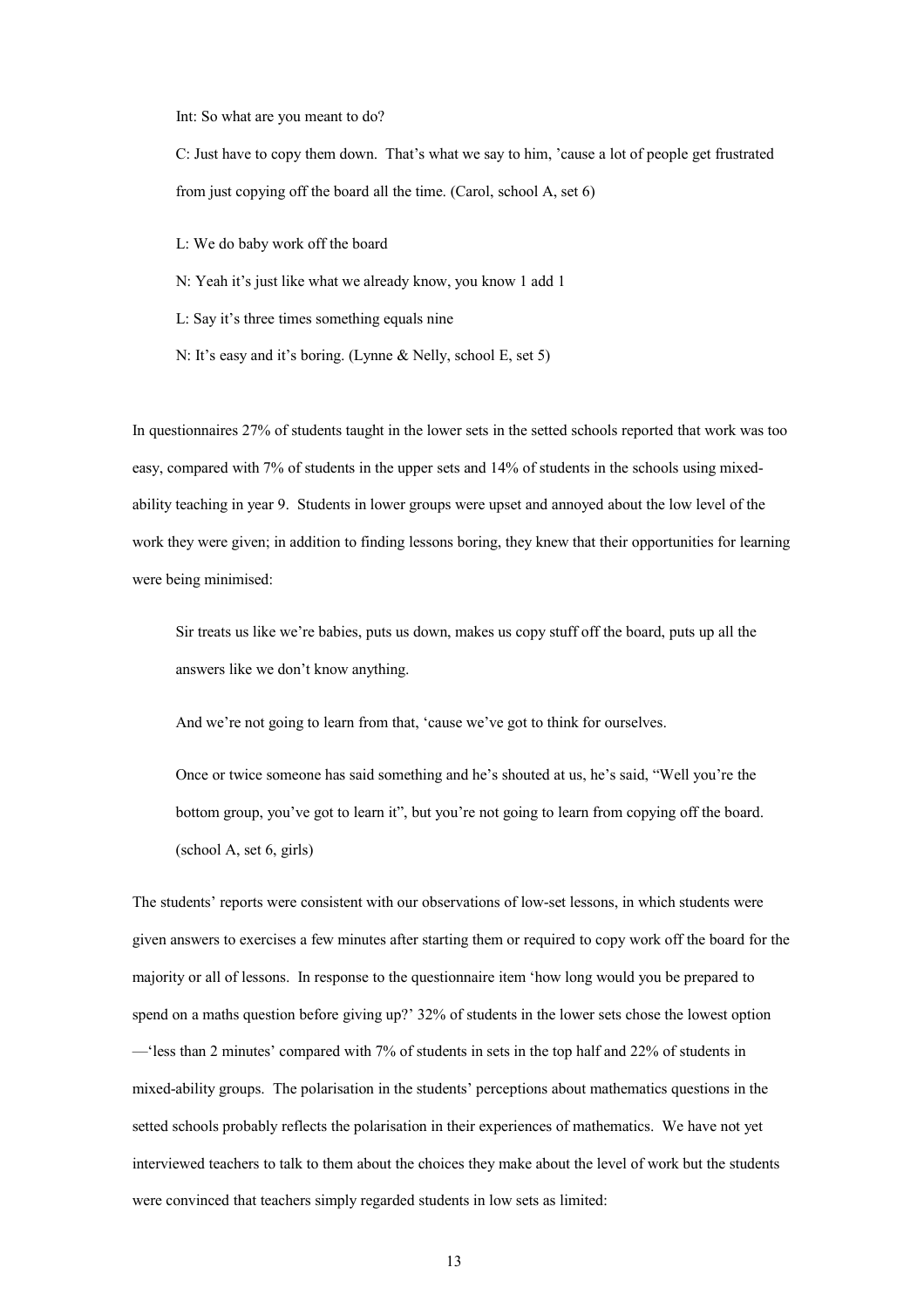I: Sir used to normally say, "You're the bottom group, you're not going to learn anything." Int: He says that to you?

Yeah.

Int: Why?

I: I don't know, I don't think he's got—maybe you'd call it faith in us, or whatever, he doesn't believe we can do it. (Imran, school A, set 6)

All four schools that use ability-grouping have told us that the system is flexible and that students will change groups if they are inappropriately placed, but the students in low groups believed there to be little hope of moving to higher groups. They believed that they were trapped within a vicious circle—to move up they needed good end of year test results, comparable with students in higher groups, but they could not attain good results because they were not taught the work that was assessed in the tests:

R: In our class it was very easy and as soon as we got into the SATS, it was just like we hadn't done it.

L: I want to be brainy, I want to go up, but I won't go up if this work is too easy. (Lee  $\&$  Ray, school E, set 5)

In the same way as the 'top-set' teachers had fixed ideas about the high level and pace of work students should have been able to do, the teachers of the lower sets had fixed ideas about the low level of work appropriate for 'bottom-set' students. The students reported that teachers continued with these ideas, even when students asked them for more difficult work:

N: I say "Oh, I've done this before already."

L: And he says "Well you can do it again". He's nothing like "Oh, I'll set you with some harder work or nothing". (Nelly & Lynn, school R, set 5)

The students were clearly disadvantaged by the diet of low-level numeracy work that they were given. This problem seemed to derive partly from the teachers' perceptions about the level of work appropriate for low-set students but also from an idea that is intrinsic to setting policies and will be discussed in the final section—that students in setted groups have the same mathematical capabilities and learning styles and may be taught accordingly.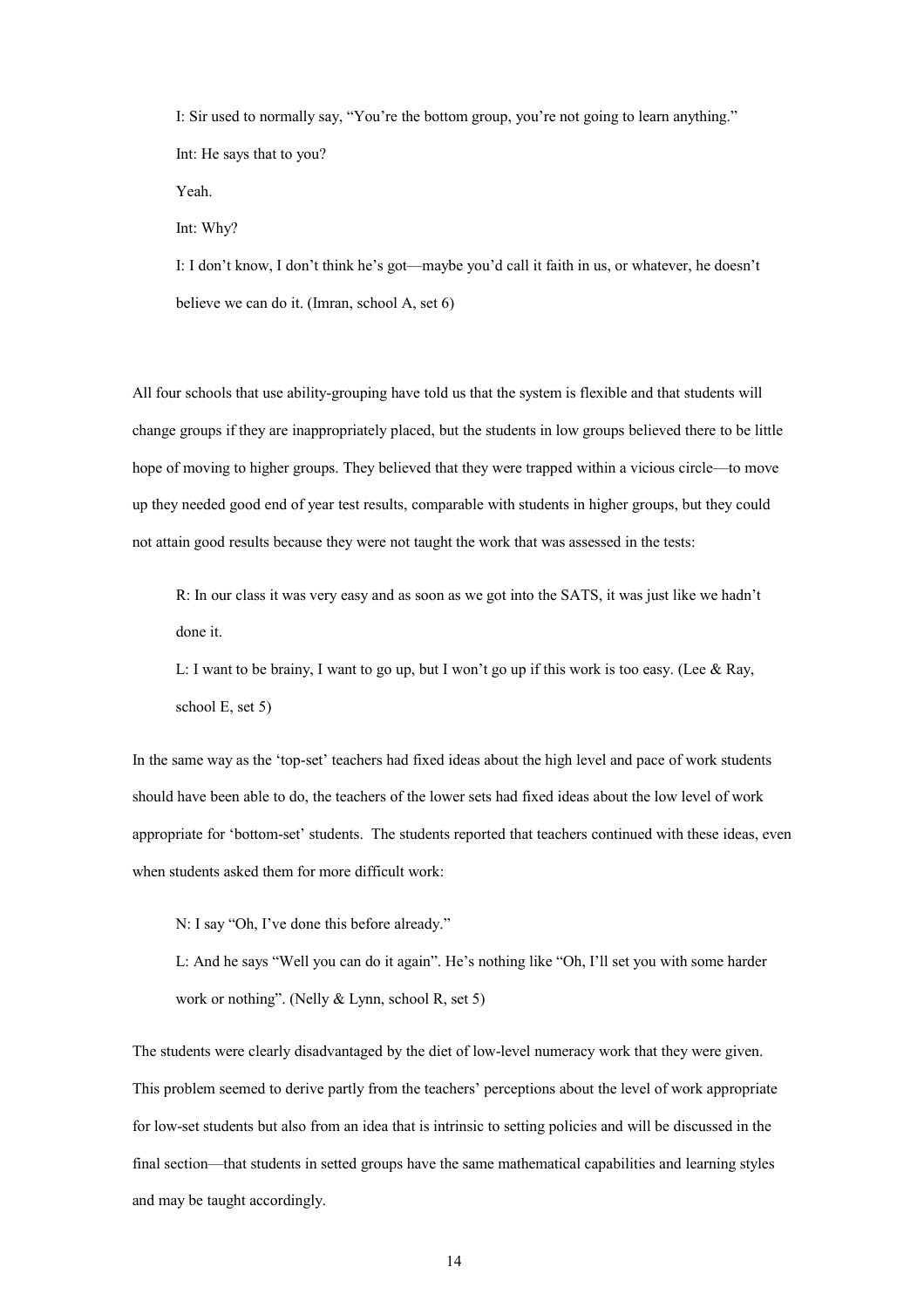#### C Restricted pedagogy and pace

In mixed-ability classes teachers have to cater for a range of students whose previous attainment varies considerably. Most teachers respond to this challenge by providing work that is differentiated either by providing different tasks for different students within the same class ('differentiation by task'), or by giving all students a task that can be attempted in a variety of ways and at a variety of different levels ('differentiation by outcome'). Teachers often let students work 'at their own pace' through differentiated books or worksheets. In setted classes students are brought together because they are believed to be of similar 'ability'. Yet setted lessons are often conducted as though students are not only similar, but *identical*—in terms of ability, preferred learning style and pace of working. In the setted lessons we have observed, students have been given identical work, whether or not they have found it easy or difficult and they have all been required to complete it at the same speed. This aspect of setted lessons has distinguished them from the mixed-ability lessons we have observed. The restrictions on pace and level of work that are imposed in setted lessons have also been a considerable source of disaffection, both for students who find the pace of lessons too fast and for those who find it too slow.

In interviews students talked at length about the restrictions imposed upon their pace of working since changing to setted groups, describing the ways in which they were required to work at the same speed as each other. Students reported that if they worked slower than others they would often miss out on work as teachers moved the class on before they were finished:

- D: People who are slow they don't never get the chance to finish because she starts correcting them on the board already.
- S: You don't finish the module. (David & Scott, school A, set 4)

Students also described the ways in which teachers used a small proportion of the students as reference points for the speed of the class (cf Dahllöf, 1971), and the detrimental effect this could have on their learning:

A: Sometimes you can do it fast, and at the end, you don't really know it.

L: But if she knows some people have finished, then she tells the class, "OK you've got even less time to do the work". She's like, "Look at these 5 people, they have finished, hurry up!" (Aisha  $\&$ Lena, school F, set 1)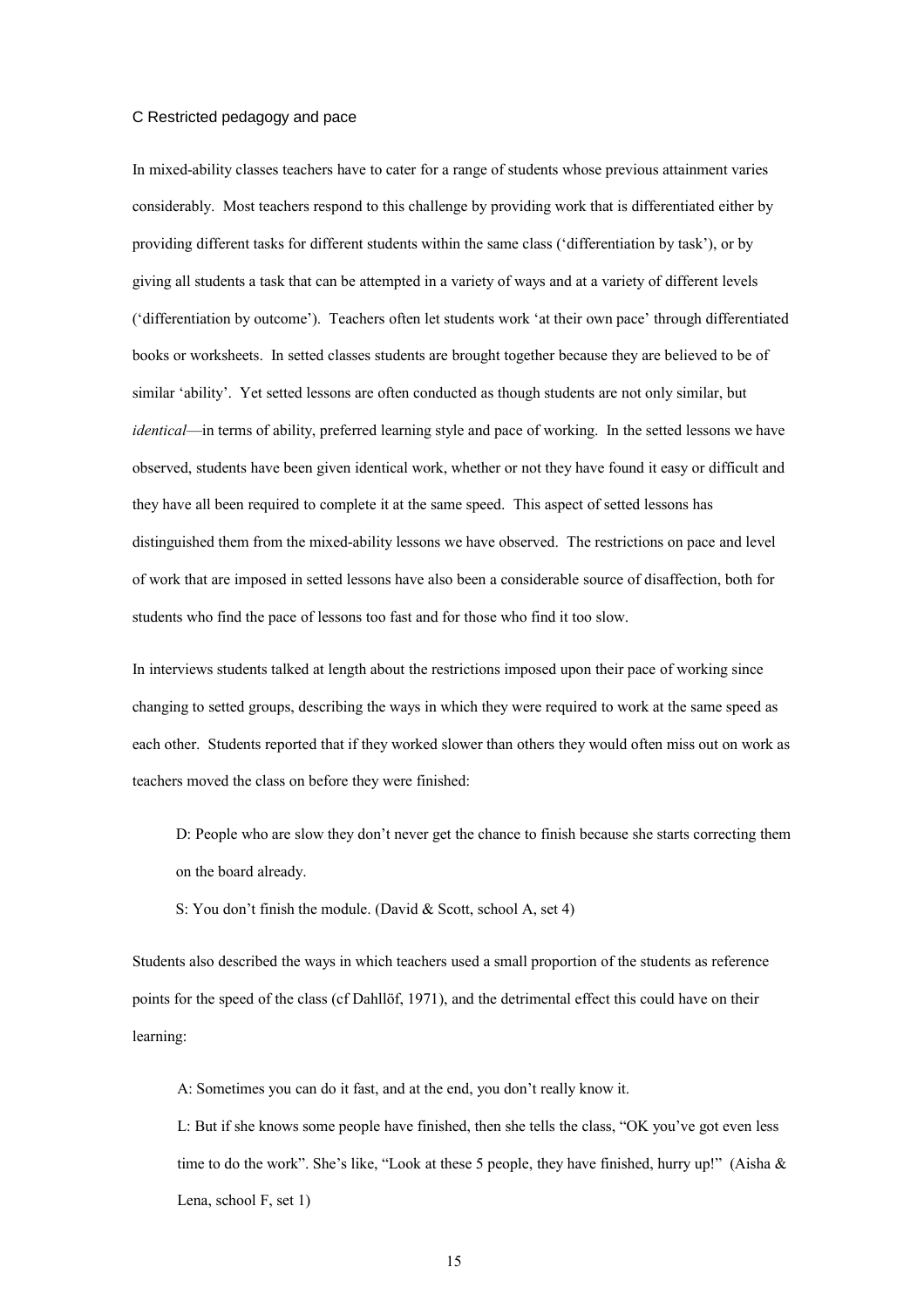Students also reported that if they worked quickly they were disadvantaged as teachers made them wait for the rest of the class:

D: Now we are sort of, people can be really far behind and people can be in front. Because it is sort of set, and we have these questions, say 'C', we have to all start. Int: So you all start at the same, you all start at C? S: Yeah but then the people who work fast have to wait for the people at the end to catch up

D: Because I finished, nearly before half the class and I had a lesson to do nothing. (David & Scott, school A, set 4)

Again the students linked these restrictions to the norms generated within setted groups:

C: Last year it was OK but when we finished our work or anything miss would give us harder work to do. But in this year when you finish it you just got to sit there and do nothing. L: Yeah because in sets you all have to stay at one stage. (Craig & Liam, school W,

set 3)

Such problems were not caused by teachers simply imposing an inappropriate pace upon their groups some students found lessons too fast whilst other students in the same groups found the same lessons too slow. The two boys in school F, quoted above, described the problem well—in mixed-ability classes students would be given work that was chosen for them, if they finished the work teachers would give them harder work; in setted lessons "you all have to stay at the same stage". Being able to teach the whole class as a single unit is the main reason that teachers put students into 'ability' groups, and it was also one of the main sources of the students' disaffection. The students also described an interesting phenomenon —that some teachers seemed to hold ideas about the pace at which a class should work that were independent of the capabilities of the students who were in that set. For example:

If you're slow she's a bit harsh really, I don't think she really can understand the fact that some people aren't as fast as others. Because if you say that I don't understand the work—she'll just say something like "You're in the middle set, you had to get here somehow, so you've got to do middle set work". (David, school A, set 4).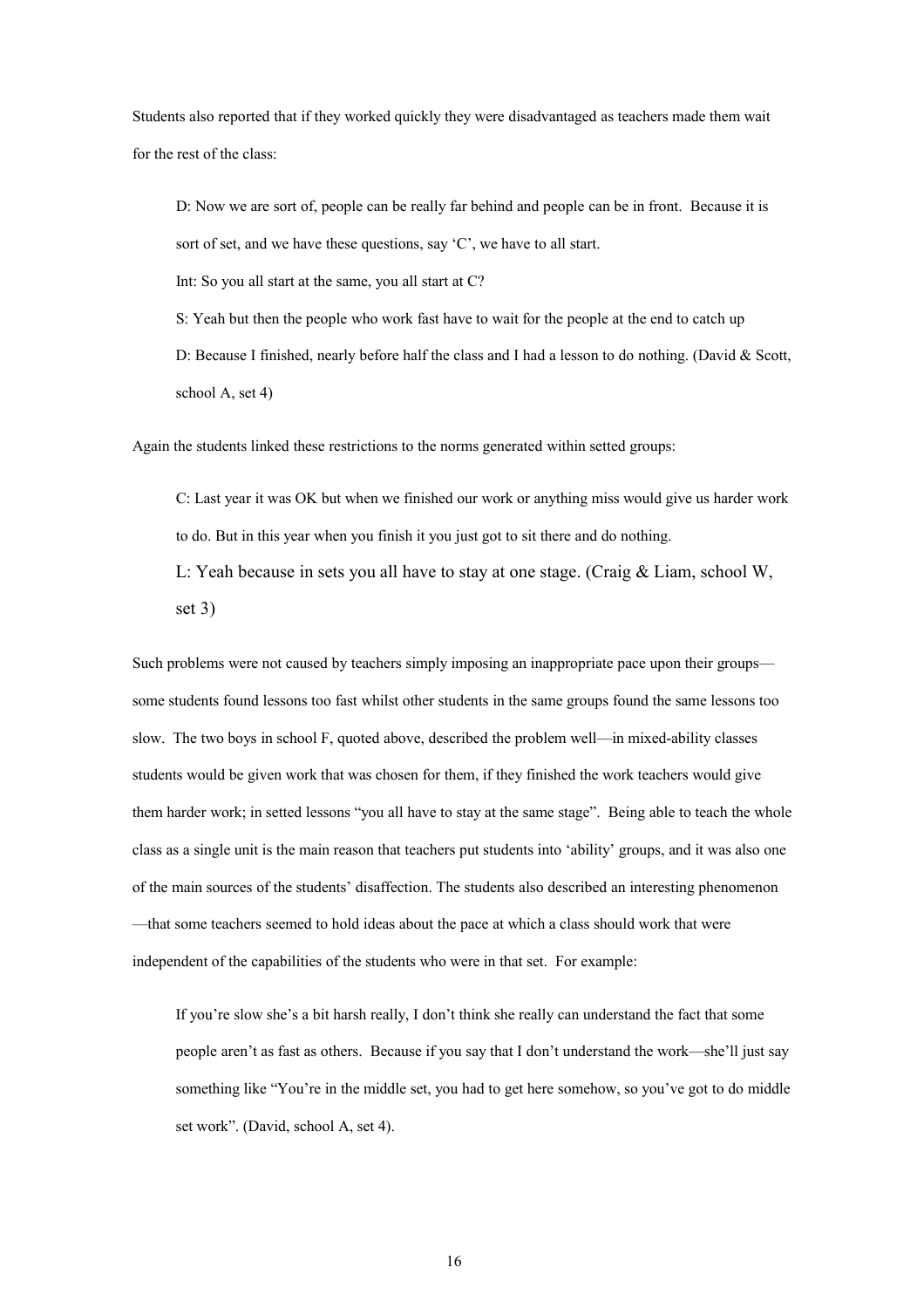The teachers of the top sets also exemplified this phenomenon with the frequent remarks they made to students in the vein of:

"You are the set 1 class, you shouldn't be finding this difficult" (Peter, school E, set 1).

It seems that the placing of students into 'ability' groups creates a set of expectations for teachers that over-rides their awareness of individual capabilities. This is a particularly interesting finding given that the main argument that the Prime Minister, Tony Blair, and other government ministers have given for supporting setting is that children need work that is at an appropriate pace and level for their particular 'ability'.

But the process of ability-grouping did not only appear to initiate restrictions on the pace and level of work available to students, it also impacted upon the teacher's choice of pedagogy. Teachers in the four schools in our study that used ability-grouping responded to the move to setted teaching by adopting a more prescriptive pedagogy and the same teachers who offered worksheets, investigations and practical activities to students in mixed-ability groups concentrated upon chalk-board teaching and textbook work when teaching groups with a narrower range of attainment. This is not surprising given that one of the main reasons mathematics teachers support setting is that it allows them to 'class teach' to their classes, but it has important implications for the learning of students. When students were asked in their questionnaires to *describe their maths lessons*, the forms of pedagogy favoured by teachers in the schools using ability-grouping were clearly quite different from those in the schools using mixed-ability teaching. We coded a significant numbert of students' responses to this question as 'lack of involvement' because students wrote such comments as "lessons go on and on" or "maths lessons are all the same". Twelve per cent of responses from students in setted groups reflected a lack of involvement, compared with 4% of responses from students in mixed-ability groups. An additional 12% of students from setted groups described their lessons as 'working through books', compared with 2% of students in mixed-ability groups whilst 8% of setted students volunteered that the "Teacher talks at the board", compared with 1% of mixed-ability students. Fifteen per cent of students in setted groups described their mathematics lessons as either "OK", "fun", "good" or "enjoyable", compared with 34% of mixed-ability students.

In a separate open question students were asked how maths lessons could be improved. This also produced differences between the students, with 19% of students taught in sets saying that there should be

17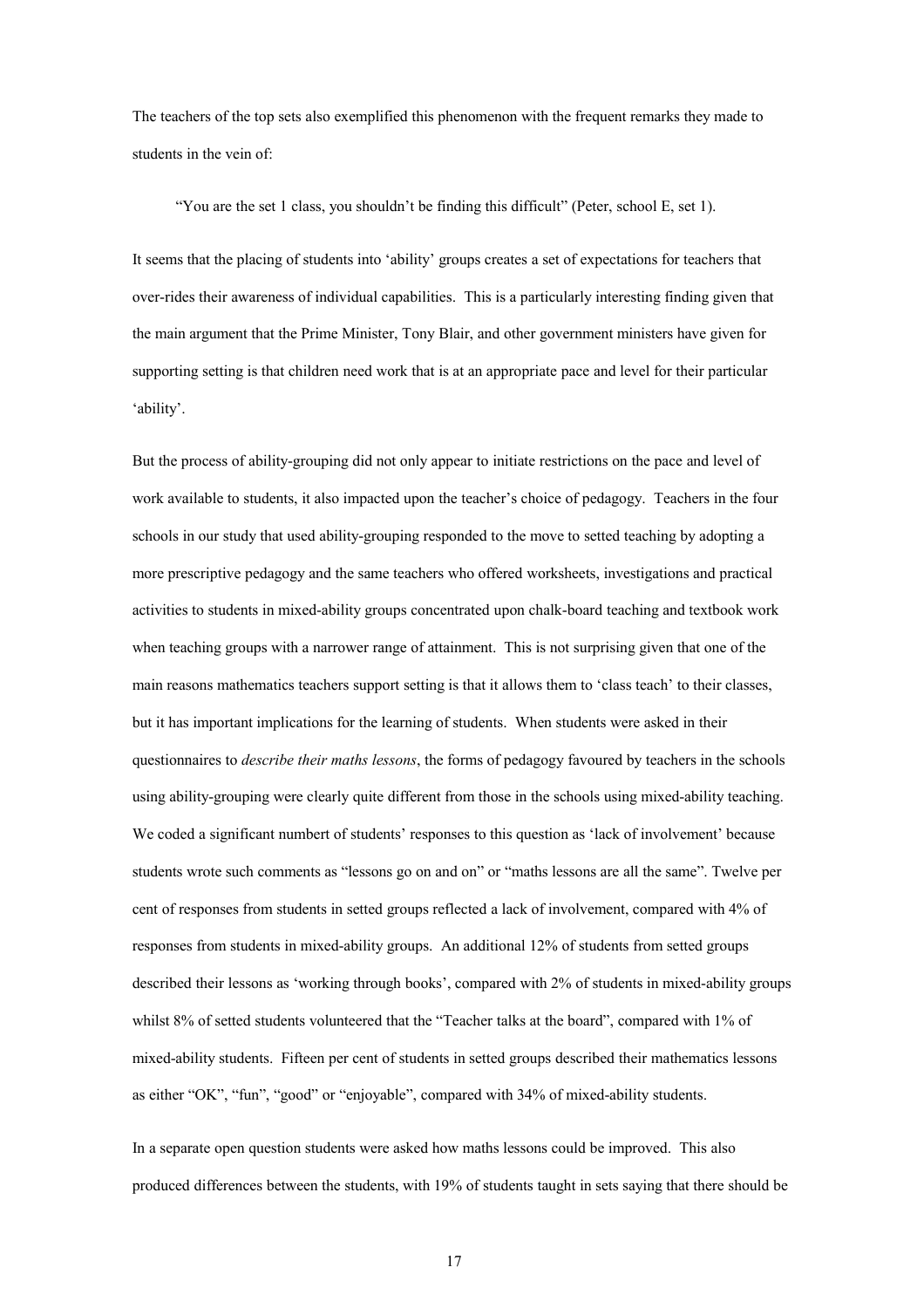more open work, more variety, more group work, maths games or opportunity to think, compared to 9% of mixed-ability students. Eight per cent of setted students said that lessons should be slower or faster, compared to 4% of mixed-ability students, and 4% of setted students explicitly requested that they return to mixed-ability teaching.

The influence of ability-grouping upon teachers' pedagogy also emerged from the students' comments in interview. The following comments came from students across the spectrum of setted groups:

Int: What are maths lessons like?

J: Rubbish—we just do work out of a book.

Int: How does that compare with other lessons in years 7 and 8?

M: They were better. We did more fun work. (Janet & Molly, school E, set 1)

Int: What would be your ideal maths lesson?

L: I would like work that is more different. Also when you can work through a chapter, but more fun.

N: It would have to be a bit more different.

L: Could do a chapter for 2 weeks, then the next 2 weeks do something else, an investigation or something—the kind of stuff we used to do. (Nelly & Lynn, School E, set 5)

R: Last year it was better, 'cause of the work. It was harder. In year 8 we did wall charts, bar charts etc, but we don't do anything like that. It's just from the board.

L: I really liked it in year 7, because we used to like do it from the books. Like at the end of the year we used to play games. But like this year it's just been like work from the board. (Ray & Lee, school E, set 5)

D: In year 8, sir did a lot more investigations, now you just copy off the board so you don't have to be that clever.

S: Before, we did investigations, like *Mystic Rose*, it was different to bookwork, 'cause books is just really short questions but those were ones sir set for himself, or posters and that, that didn't give you the answers. (David  $& Scott, school A, set 4$ )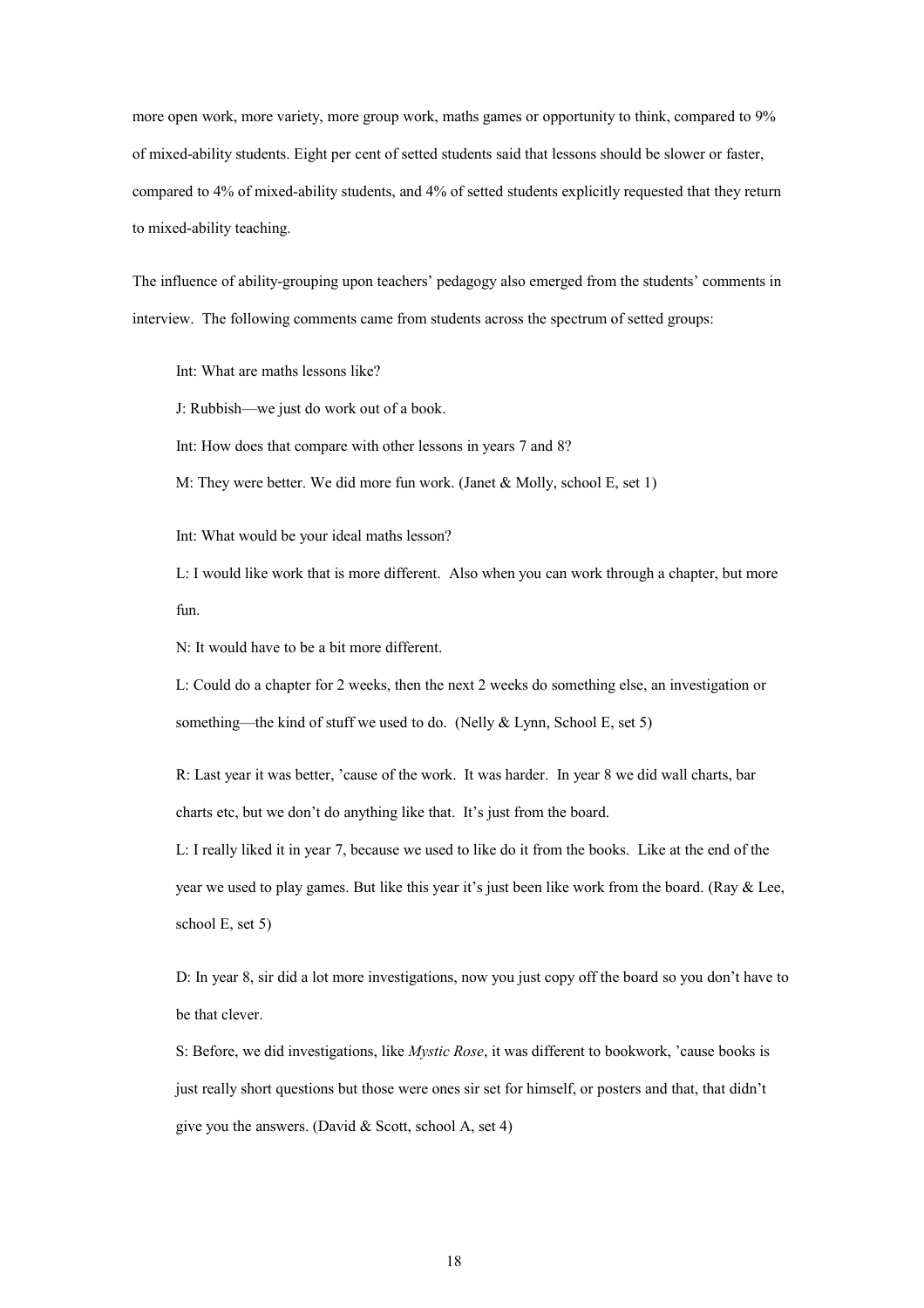In year 7 maths was good. We done much more stuff, like cutting out stuff, sticking in, worksheets and all stuff like that. Now, every day is copying off the board and just doing the next page, then the next page and it gets really boring. (Carol, School A, set 6)

The change in teaching approach that appeared to be initiated by setted teaching could simply reflect the increase in students' age and progression towards GCSE, but similar changes did not take place in the mixed-ability schools. The implications of such changes for students' learning of mathematics are discussed below.

# **Discussion**

The students interviewed from our setted schools create an image of setted mathematics lessons that reflects disaffection and polarisation, which is broadly substantiated by our observations of lessons and by questionnaire data. It seems that when students were taught in mixed-ability groups, their mathematics teachers gave them work that was at an appropriate level and pace. When the students were divided into ability groups, students in high sets came to be regarded as 'mini-mathematicians' who could work through high-level work at a sustained fast pace, whereas students in low sets came to be regarded as failures who could cope only with low-level work—or worse—copying off the board. This suggests that students are *constructed* as successes or failures by the set in which they are placed as well as the extent to which they conform to the expectations the teachers have of their set. In particular, within top sets, students are constructed as successes and failures according to the extent to which they can cope with the highly procedural approaches adopted by teachers of those sets. Other notions of success in mathematics, such as those which emphasise depth of understanding, which are arguably much closer to the concerns of professional mathematicians (Buxton, 1981, Burton, 1997) are ruled out.

The requirement to work at an inappropriate pace is a source of real anxiety for many students, particularly girls, and is not confined to top sets:

M: I get really depressed about it, and I don't want to ask, but then again like it really depressed me, the fact that everyone in the class is like really far ahead and I just don't understand.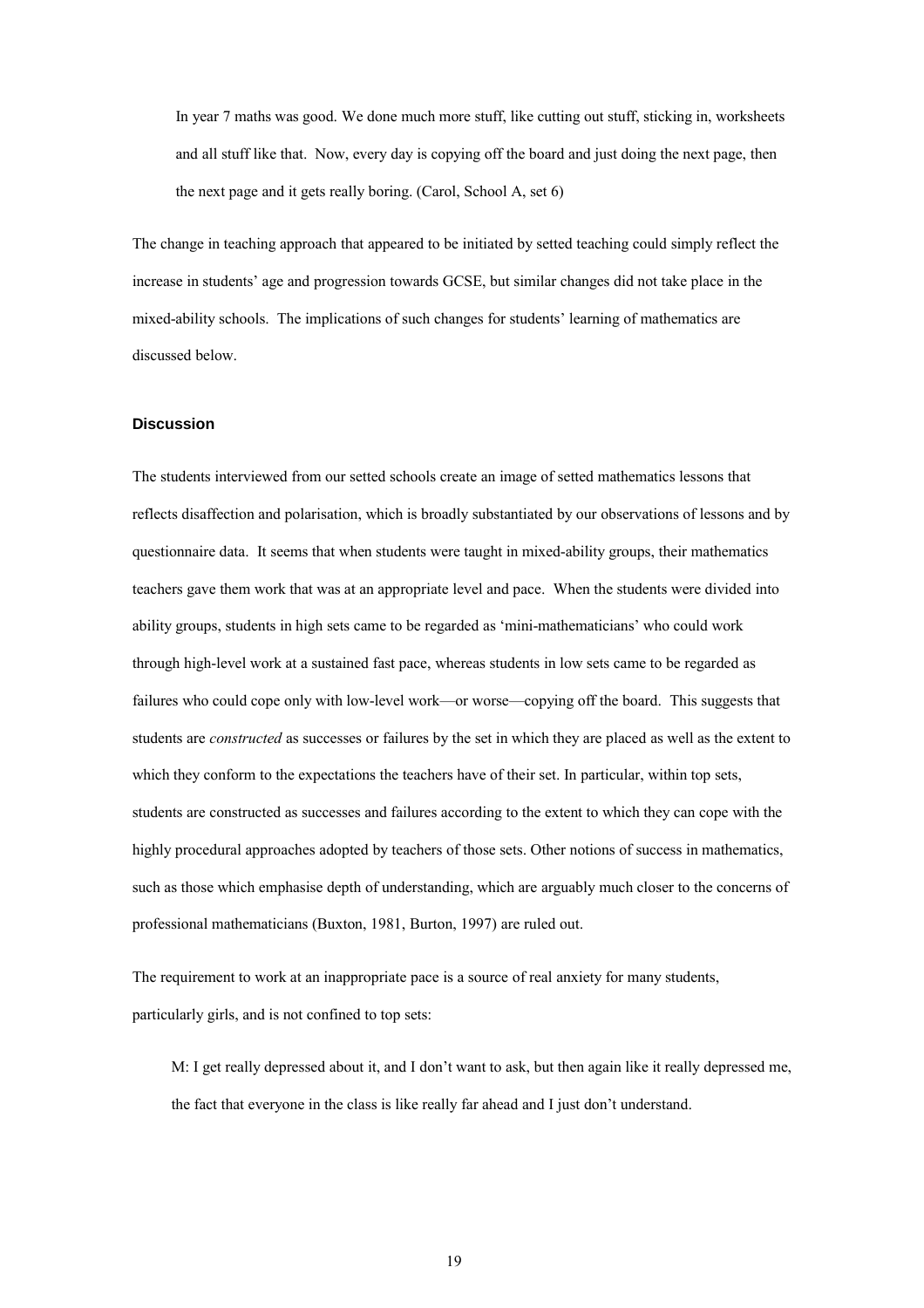L: Yeah 'cause like especially when everyone else understands it and you think "Oh my God I'm the only one in the class that doesn't understand it". (Maggie & Linda, School C, set 3)

These students were not talking about minor feelings and peripheral details but issues that go directly to the heart of their experiences, and which have a profound impact both on their attitudes towards, and their achievement in, mathematics.

The major advantage that is claimed for ability-grouping practices is that they allow teachers to pitch work at a more appropriate level for their students. However, while ability-grouping practices can *reduce* the range of attainment in a class, within even the narrowest setting system, there will be considerable variations in attainment. Some of this will be due to the inevitable unreliability of mechanisms of allocating students to particular sets, but even if the average attainment of students in a set is reasonably similar, this will mask considerable variation in different aspects of mathematics and in different topics, as the students were well aware. Indeed the students held strong beliefs that individuals have different strengths and weaknesses and that it is helpful to learn from each other and to learn to be supportive of each other:

C: I prefer groups when we're all mixed up. There's the clever and the dumb and the dumb learn from the clever and sometimes the clever they'll be learning from the people who don't know as much. Because some things the clever are good at and some things the not so educated are good at.

L: Classes should have a mixture of everyone. And then everyone could learn from everyone, because it's not like the dumb ones don't know anything, they do know it, but the atmosphere around them in lessons means they can't work.

C: And they just say to themselves—what's the point? (Craig & Liam, School F, set 3)

Perhaps the most surprising finding is that setting was not perceived as accomplishing the one thing that it was designed to do—to allow teachers to match the work set to the strengths and weaknesses of individual students. When the students were asked if work they were given was at "the right sort of level", the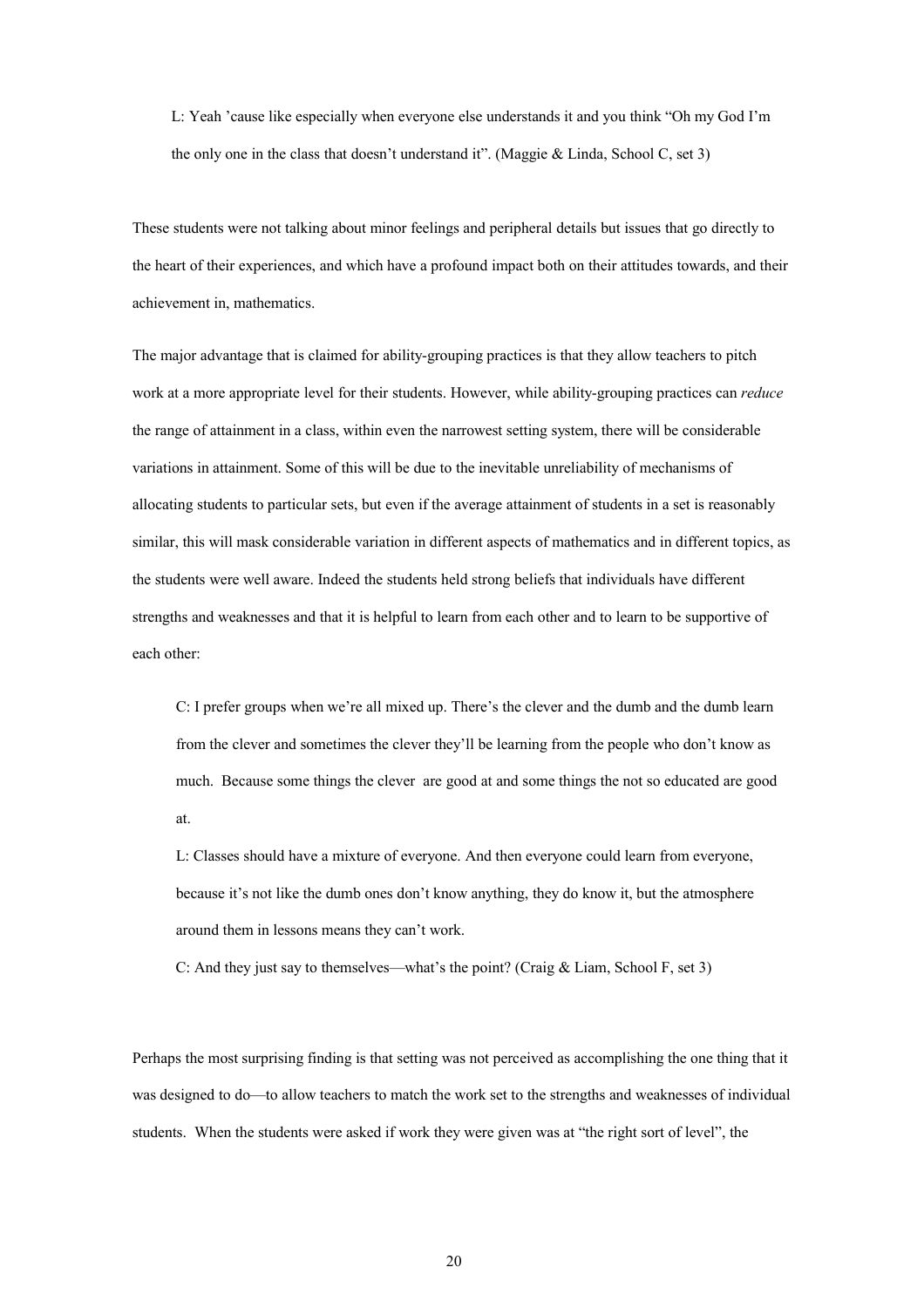proportion of those taught in mixed-ability groups who said that the work set was 'usually about right' for them was actually marginally higher (81%) than that for those taught in sets (77%).

Another consequence of setting that emerged in Boaler's study, and which is beginning to emerge in the our study, is the consequence of set allocation for students' entry to the GCSE. The report of the Committee of Inquiry into the Teaching of Mathematics in Schools (1982), generally known as the 'Cockcroft report', argued that it was unacceptable that the majority of students entered for the school leaving examination would gain less than 40% of the available marks. The report recommended that school-leaving examinations in mathematics should be differentiated, so that students would take only those papers appropriate for their attainment. For the mathematics GCSE, there are currently three 'tiers' of entry, with different syllabuses. Because schools find it difficult to operate with students in the same set following different syllabuses, most schools in the country (and all the four schools using ability-grouping in our study) enter all the students in a particular set for the same tier of the examination. The effect of this is that students in the lower sets will be entered for an examination in which the highest grade they can achieve is a grade 'D', whereas the only grade that is ever specified for recruitment or for further study is a grade 'C'.

In Boaler's study, the students did not become aware of this restriction until their final year of compulsory schooling, year 11, and this discovery caused considerable resentment and disaffection. In our study, only a few students (exclusively in the top sets) are yet aware of the effects of tiering, but it is already a significant issue for those beginning to understand the implications:

I was reading from the maths criteria sort of thing and it says if you are put in the medium group then you are aiming for a B for GCSE. But I don't think that is fair, it's like saying you can't go higher than a B sort of thing. I think they should give you the work and what you get is what you get. They shouldn't try and aim you for something, because you never know, you could get an A. (Katy, School C, set 1)

There were, of course, some students in our sample (one-sixth of those students we interviewed) who were comfortable with being taught in sets. The majority of these were those taught in intermediate groups, who did not want to move either up (interestingly) nor down, and worked at a pace and level that was

21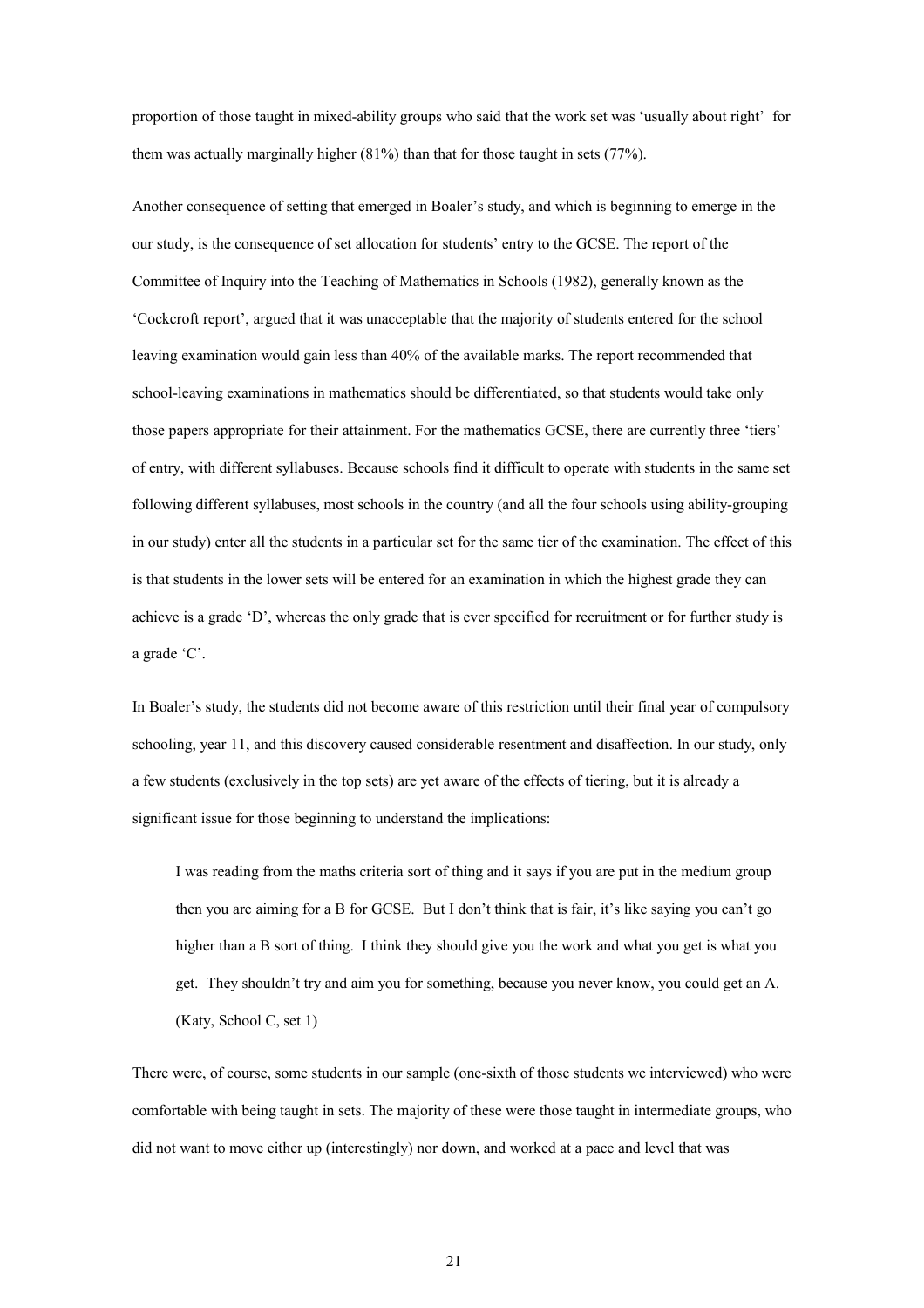appropriate for them. However, none of these students were aware of any restriction of grades that they would encounter in the GCSE examinations.

As we have noted above, many of the disadvantages of setting that we have described are contingent rather than necessary features of ability-grouping, but we believe that they are widespread, pervasive, and difficult to avoid. The adoption of ability-grouping appears to signal to teachers that it is appropriate to use different pedagogical strategies from those that they use with mixed-ability classes. The best teachers are allocated to the ablest students, despite the evidence that high-quality teaching is more beneficial for lower-attaining students (Black & Wiliam, 1998, p42). Curriculum differentiation is polarised, with the top-sets being ascribed qualities as mathematicians, not as a result of their individual qualities, but simply by virtue of their location in a top set. In order to ensure that the entire curriculum is covered, presumably to suit the needs of the highest-attaining students within the top set, the pace of coverage is both increased and applied to the whole class as a unit, and teachers seem to make increased use of 'transmission' pedagogies. For some students, who are able to assimilate the new material as it is covered, the experience may be satisfactory, but for the remainder, the effect is to proceduralise the curriculum until it becomes a huge task of memorisation. The curriculum polarisation results in a situation in which upward movement between sets is technically possible, but is unlikely to be successful, because a student moving up will not have covered the same material as the class she is joining. Finally, because of the perversities of the examination arrangements for mathematics GCSE, the set in which a student is taught determines the tier for which a student is entered, and thereby, the maximum grade the student can achieve. For most students, this decision will have been made three years or more before the examination is taken.

Because all the schools in our study make some use of mixed-ability-grouping in the earlier years, all the teachers in our sample have some experience of teaching mixed-ability classes, for which a variety of strategies are used. Some make substantial use of independent learning schemes which allow a teacher to give each student an individual programme of work. They also use within-class grouping, with students on different tables working on different materials and at different speeds. Most of the teachers in the sample also made some use of more open tasks, which can be tackled at a variety of levels. Although these more open tasks were used infrequently with setted classes, it was surprising how favourably these were regarded by the students. When the students who were taught in sets were asked for the best lesson they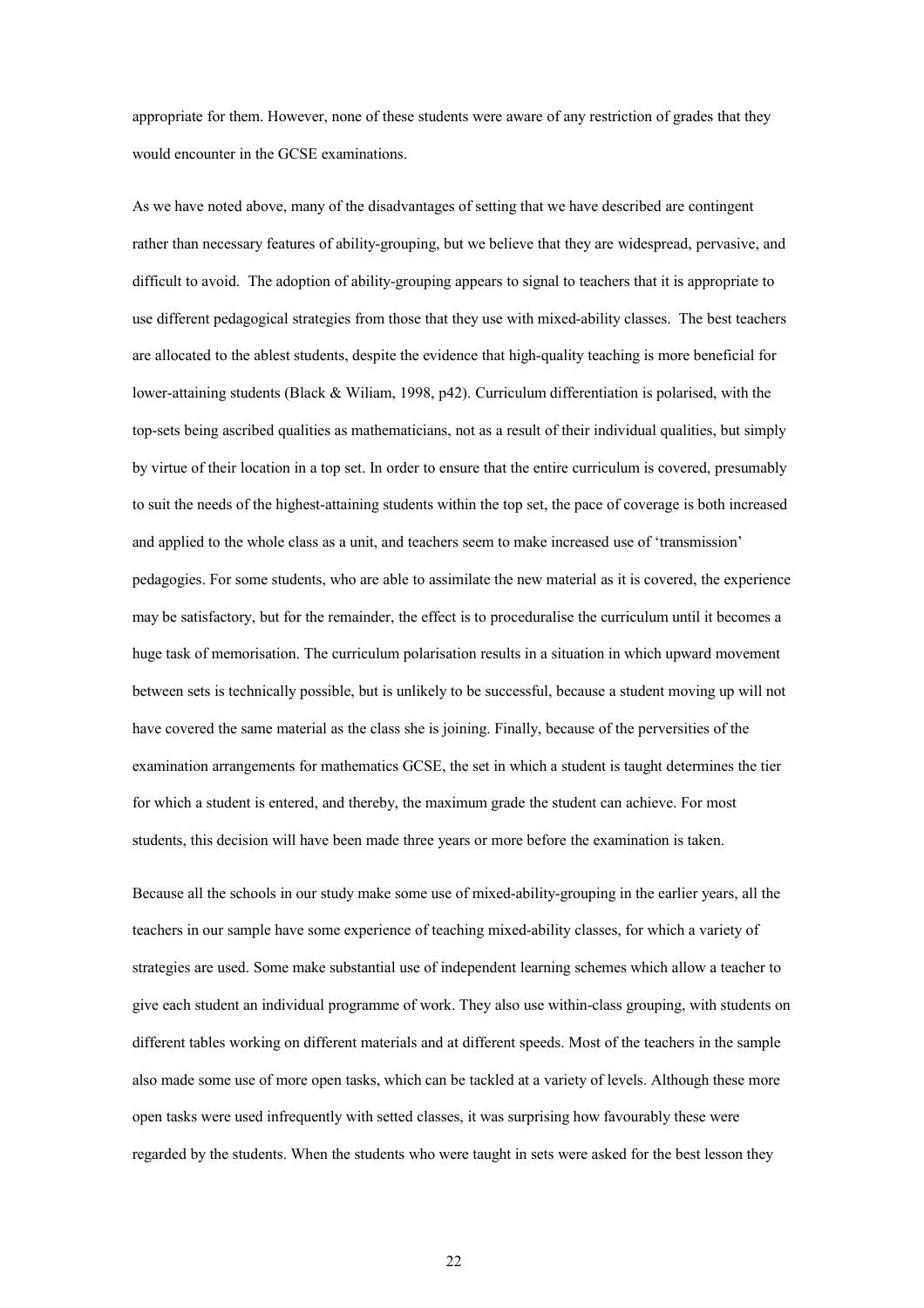remembered that year, almost every student described a lesson where the whole class had worked on an investigation or a problem that could be tackled in different ways

Within-class grouping, a system which is used by some of the teachers in one of our 'mixed-ability' schools, is much more flexible. It allows opportunities for whole classes to do the same work and allows students that are regarded as weaker to shine in some areas. One student, regarded by her teacher as the 'weakest' in her mixed-ability mathematics class, described her best lesson thus:

It was last week, we were doing bar charts and pie charts and all that and I think I was the third person in the class who got it properly—we had to make it into a graph, it was good. (Caroline, school B, mixed-ability)

Some degree of within-class grouping also allows teachers to ensure that students are given appropriate work, and, importantly, that the level of assigned work is altered if and when this becomes appropriate:

We have different books—high books, medium books, low books, so everyone has the right amount of work—no-one's doing nothing too hard or too easy. If you think that it's too hard or too easy you just tell miss and she gives you the right level. (Ruby, school B, mixed-ability)

Of course, within-class grouping does often result in a situation in which the teacher ends up explaining the same idea to different groups at different times, but this seems a small price to pay compared to the alternative. As one boy remarked:

D: It was just like, in my primary school we weren't in groups for like how good you are in certain subjects. We were just in one massive group, we did everything together. You've got some smart people and you've got some dumb people in the class, so you just blend in, sort of so you don't *have* to be that good and you don't *have* to be that bad. (David, School A, set 4, original emphasis)

Indeed, this student captures eloquently what we found to be the most important, and previously unreported feature of ability-grouping—it *creates* (McDermott, 1993) academic success and failure through a system whereby students "*have* to be that good" or they "*have* to be that bad".

23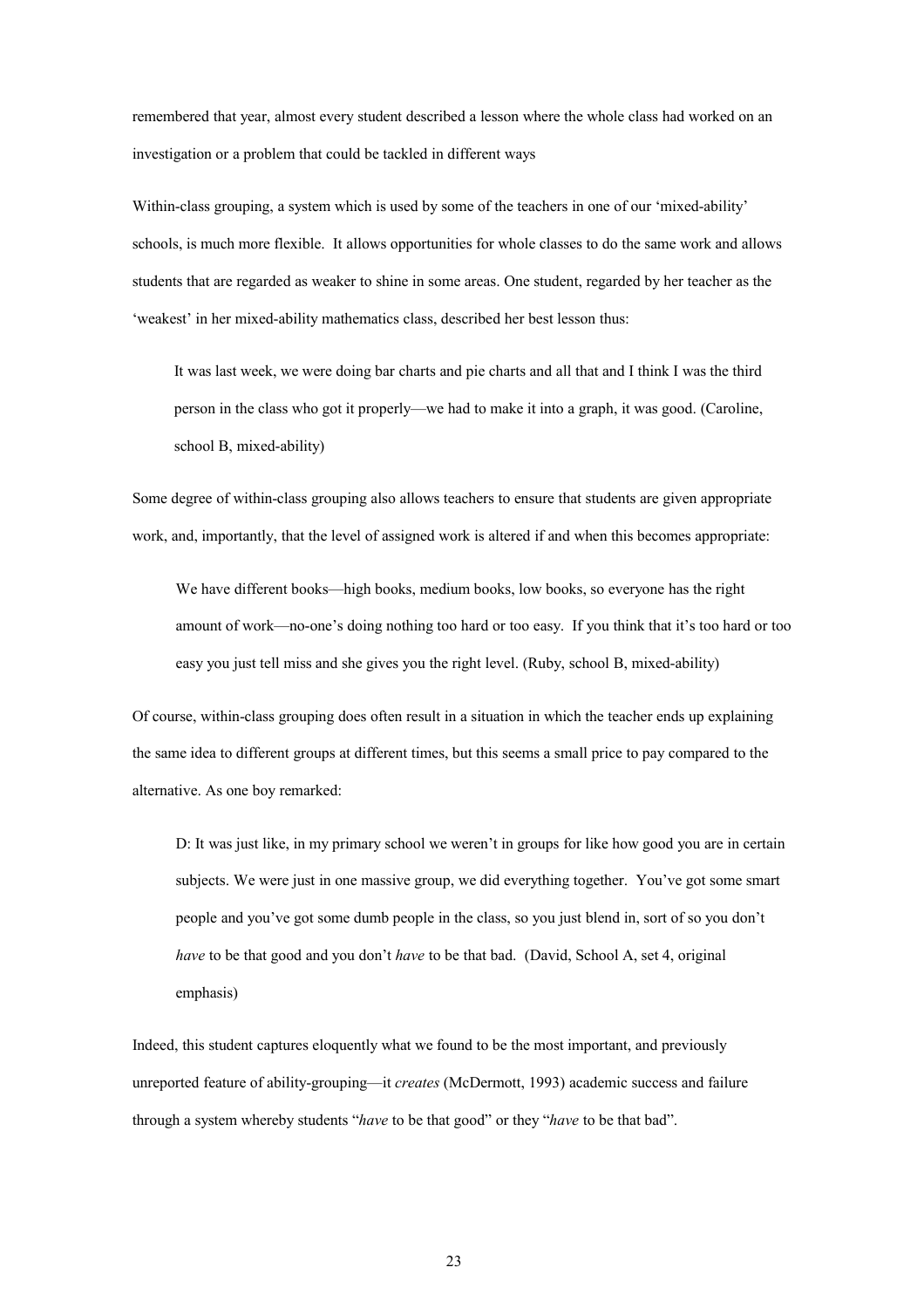# **Conclusion**

Although there are substantial problems in interpreting the results of international comparisons (Brown, 1998, Wiliam, 1998), there is little doubt that, in a variety of respects, the performance of primary and secondary school students in the United Kingdom is modest by international standards (Beaton, Mullis, Martin, Gonzalez, Kelly & Smith, 1996; Mullis, Martin, Beaton, Gonzalez, Kelly & Smith, 1996). Kifer & Burstein's (1992) analysis of data from the Second International Mathematics Study (SIMS) suggests that the two factors that are most strongly associated with growth in student achievement in mathematics (indeed the only two factors that are consistently associated with successful national education systems) are *opportunity to learn* (ie the proportion of students who had been taught the material contained in the tests) and the degree of *curricular homogeneity* (ie the extent to which students are taught in mixedability, rather than setted, groups).

While Bennett, Desforges, Cockburn and Wilkinson (1984) found that primary teachers using within-class ability-grouping tend to *over-estimate* the capabilities of weaker students, and set insufficiently challenging work to the most able, the evidence that we have found in the current study suggests very strongly that between-class ability-grouping produces the opposite effect. Indeed, the strength of the curriculum polarisation, and the diminution of the opportunity to learn that we have found in the current study, if replicated across the country, could be the single most important cause of the low levels of achievement in mathematics in Great Britain. The traditional British concern with ensuring that *some* of the ablest students reach the highest possible standards appears to have resulted in a situation in which the vast majority of students achieve well below their potential. As one student poignantly remarked:

Obviously we're not the cleverest, we're group 5, but still— it's still maths, we're still in year 9, we've still got to learn. (Lynn, school E, set 5)

#### **References**

Abraham, J. (1989) Testing Hargreaves' and Lacey's differentiation-polarisation theory in a setted comprehensive. *British Journal of Educational Sociology,* **40**, 46-81.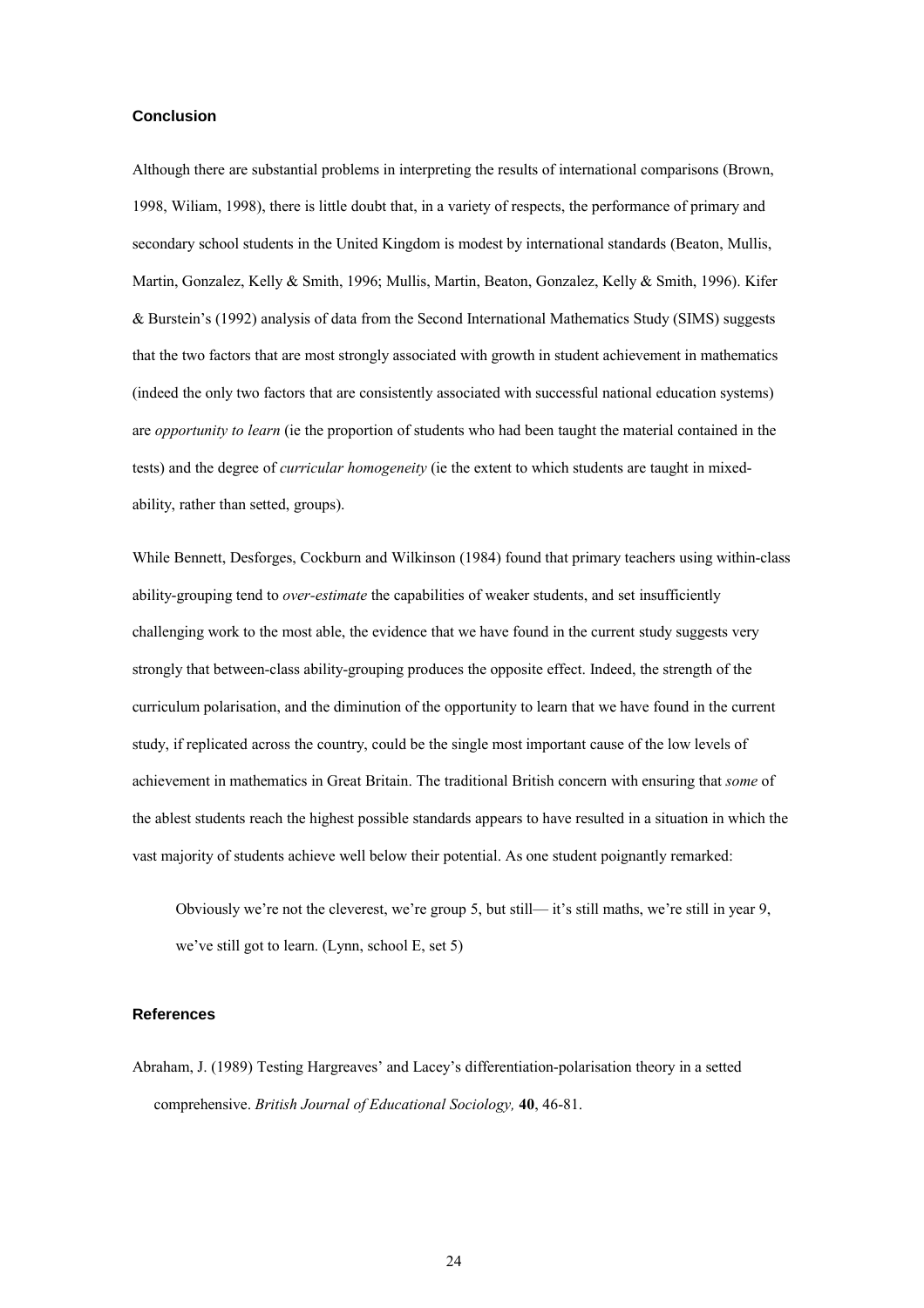- Abraham, J. (1994) Positivism, Structurationism and the Differentiation-Polarisation Theory: a reconsideration of Shilling's novelty and primacy thesis. *Br. J. of Sociology of Education,* **15**(2), 231- 241.
- Ball, S. J. (1981). *Beachside comprehensive*. Cambridge: Cambridge University Press.
- Ball, S. J.; Bowe, R.; Gewirtz, S. (1994) Competitive Schooling: Values, Ethics and Cultural Engineering *Journal of Curriculum and Supervision,* **9** (4), 350-367.
- Beaton, A. E.; Mullis, I. V. S.; Martin, M. O.; Gonzalez, E. J.; Kelly, D. L. & Smith, T. A. (1996). *Mathematics achievement in the middle school years: IEA's third international mathematics and science study*. Chestnut Hill, MA: Boston College.
- Bennett, N.; Desforges, C.; Cockburn, A. & Wilkinson, B. (1984). *The quality of pupil learning experiences*. London: Lawrence Erlbaum Associates.
- Black, P. J. & Wiliam, D. (1998). Assessment and classroom learning. *Assessment in Education: Principles Policy and Practice,* **5**(1), 7-73.
- Boaler, J. (1997a). Setting, social class and survival of the quickest. *British Educational Research Journal,* **23**(5), 575-595.
- Boaler, J. (1997b). When even the winners are losers: evaluating the experiences of 'top set' students. *Journal of Curriculum Studies,* **29**(2), 165-182.
- Boaler, J. (1997c). *Experiencing school mathematics: teaching styles, sex and setting*. Buckingham: Open University Press.
- Brown, M. L. (1998). The tyranny of the international horse race. In R. Slee, G. Weiner, & S. Tomlinson (Eds.), *School effectiveness for whom?* London: Falmer.
- Burton, L. (1997, 11 December) *Mathematics—communities of practice?* Paper presented at Meeting of the Research into Social Perspectives on Mathematics Education Group held at University of London Institute of Education. Birmingham: University of Birmingham School of Education.
- Buxton, L. (1981). *Do you panic about maths? Coping with maths anxiety*. London: Heinemann Educational Books.
- Committee of Inquiry into the Teaching of Mathematics in Schools (1982). *Report: mathematics counts*. London: Her Majesty's Stationery Office.
- Dahllöf, U. (1971). *Ability grouping, content validity and curriculum process analysis*. New York, NY: Teachers College Press.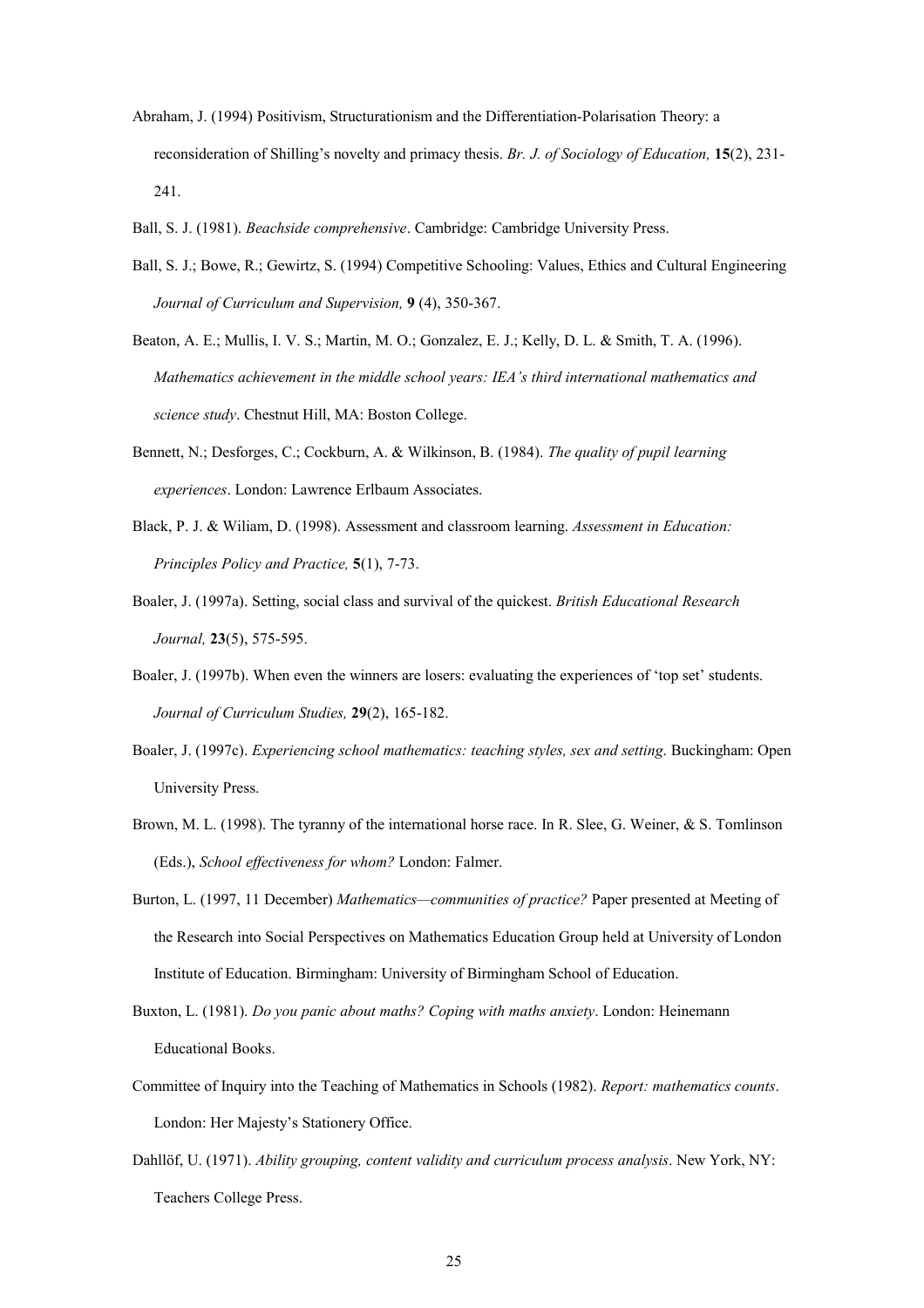- Department for Education and Employment (1997). *Excellence in schools*. London: The Stationery Office.
- Epstein, D.; Maw, J.; Elwood, J. & Hey, V. (1998). Guest editorial. *Journal of Inclusive Education,* **2**(2), 91-94.
- Gamoran, A. & Berends, M. (1987). The effects of stratification in secondary schools: synthesis of survey and ethnographic research. *Review of Educational Research,* **57**(4), 415-435.
- Gewirtz, S.; Ball, S. J. & Bowe, R. (1993). Values and Ethics in the Education Market Place: the case of Northwark Park. *International Studies in Sociology of Education,* **3**(2), 233-254.
- Hallam, S. & Toutounji, I. (1996). *What do we know about the grouping of pupils by ability? A research review*. London: University of London Institute of Education.
- Hargreaves, D. (1967). *Social Relations in a Secondary School*. London: Routledge & Kegan Paul.
- Jackson, B. (1964). *Streaming: an education system in miniature*. London: Routledge and Kegan Paul.
- Kerchkoff, A. C. (1986) Effects of ability grouping in British secondary schools. *American Sociological Review* **51** (6) 842-858.
- Kifer, E. & Burstein, L. (1992). Concluding thoughts: what we know, what it means. In L. Burstein (Ed.) *The IEA study of mathematics III: student growth and classroom processes* (pp. 329-341). Oxford: Pergamon.
- Lacey, C. (1970). *Hightown Grammar : the school as a social system*. Manchester: Manchester University Press.
- McDermott, R. P. (1993). The acquisition of a child by a learning disability. In S. Chaiklin & J. Lave (Eds.), *Understanding practice: perspectives on activity and context* (pp. 269-305). Cambridge: Cambridge University Press.
- Mullis, I. V. S.; Martin, M. O.; Beaton, A. E.; Gonzalez, E. J.; Kelly, D. L. & Smith, T. A. (1996). *Mathematics achievement in the primary school years: IEA's third international mathematics and science study*. Chestnut Hill, MA: Boston College.
- Oakes, J. (1985). *Keeping track: how schools structure inequality*. New Haven, CT: Yale University Press.
- Office for Standards in Education (1993). *Mathematics key stages 1, 2, 3 and 4, fourth year 1992-93: a report from the office of Her Majesty's Chief Inspector of Schools*. London: Her Majesty's Stationery Office.